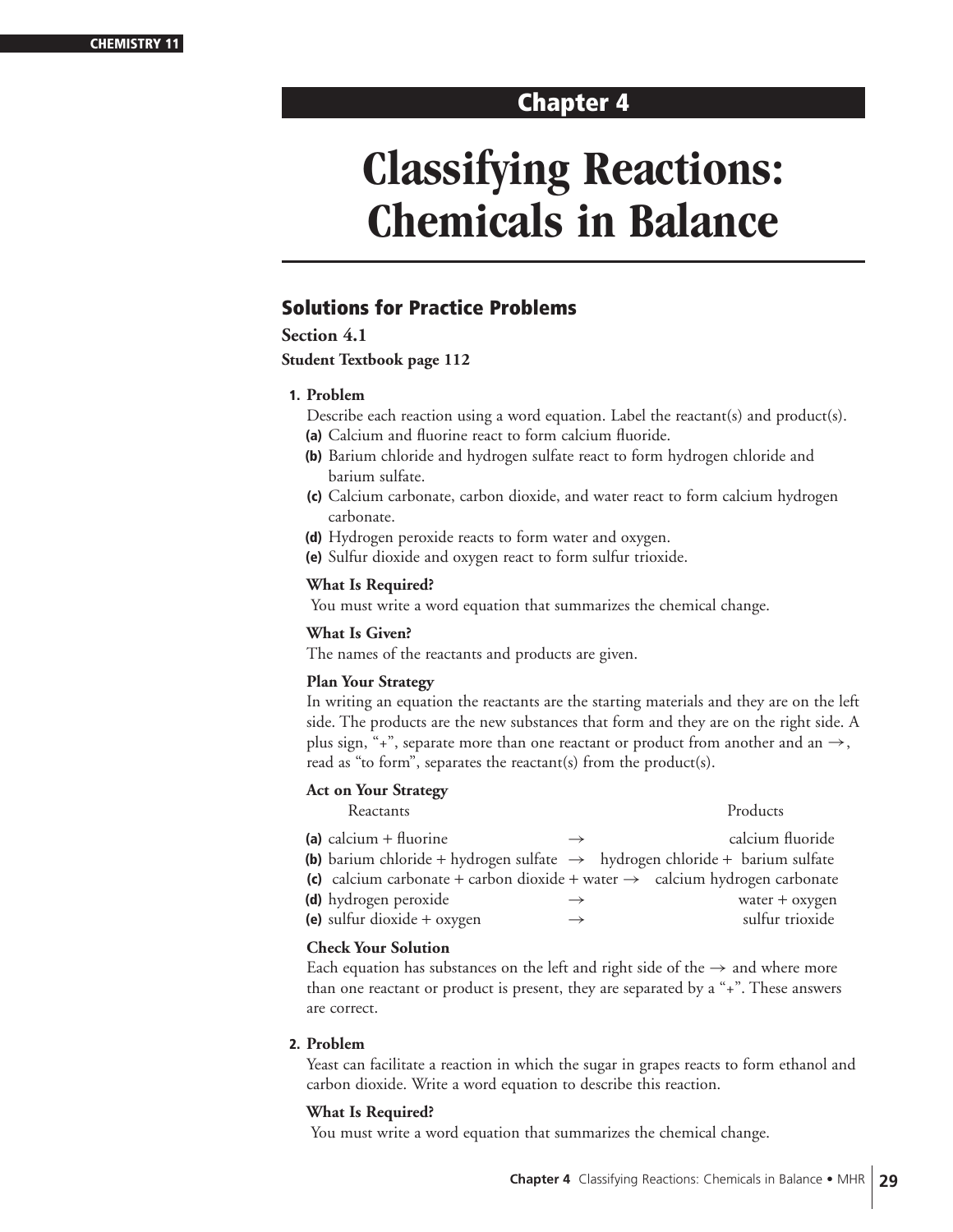# **What Is Given?**

The names of the reactants and products are given.

#### **Plan Your Strategy**

In writing an equation the reactants are the starting materials and they are on the left side. The products are the new substances that form and they are on the right side. A plus sign, "+", separate more than one reactant or product from another and an  $\rightarrow$ , read as "to form", separates the reactant(s) from the product(s). When a facilitator is present in a reaction, it is often written above the  $\rightarrow$ .

# **Act on Your Strategy**

sugar  $\frac{\text{year}}{\text{year}}$  ethanol + carbon dioxide

# **Check Your Solution**

There are substances on both sides of the  $\rightarrow$  and the products are separated by a + sign.

This equation is correct.

# **Solutions for Practice Problems**

# **Student Textbook page 113**

# **3. Problem**

Write a skeleton equation for each reaction.

- **(a)** Solid zinc reacts with chlorine gas to form solid zinc chloride.
- **(b)** Solid calcium and liquid water react to form solid calcium hydroxide and hydrogen gas.
- **(c)** Solid barium reacts with solid sulfur to produce solid barium sulfide.
- **(d)** Aqueous lead(II) nitrate and solid magnesium react to form aqueous magnesium nitrate and solid lead.

#### **What Is Required?**

You must write the skeleton equation for each of the reactions.

# **What Is Given?**

The name and state of each reactant and product are given.

#### **Plan Your Strategy**

A skeleton equation lists the chemical formula of each reactant on the left, separated by a + sign if more than one reactant is present, followed by  $\rightarrow$ . The chemical formula of each product is listed on the right, separated by  $a + sign$  if more than one product is produced. The state of each reactant and product is shown in brackets after the formula.

# **Act on Your Strategy**

**(a)**  $Zn_{(s)} + Cl_{2(g)} \to ZnCl_{2(s)}$ **(b)**  $Ca_{(s)} + H_2O_{(\ell)} \rightarrow Ca(OH)_{2(s)} + H_{2(g)}$ **(c)**  $\text{Ba}_{(s)} + \text{S}_{(s)} \rightarrow \text{BaS}_{(s)}$ **(d)**  $Pb(NO_3)_{2(aq)} + Mg_{(s)} \rightarrow Mg(NO_3)_{2(aq)} + Pb_{(s)}$ 

# **Check Your Solution**

For each reaction, the formulae of the reactants and the products have their state indicated in brackets and where more than one reactant or product is present, they are separated by a + sign. The reactants and products are separated by an  $\rightarrow$ . The formulas of the compounds were checked and are correct.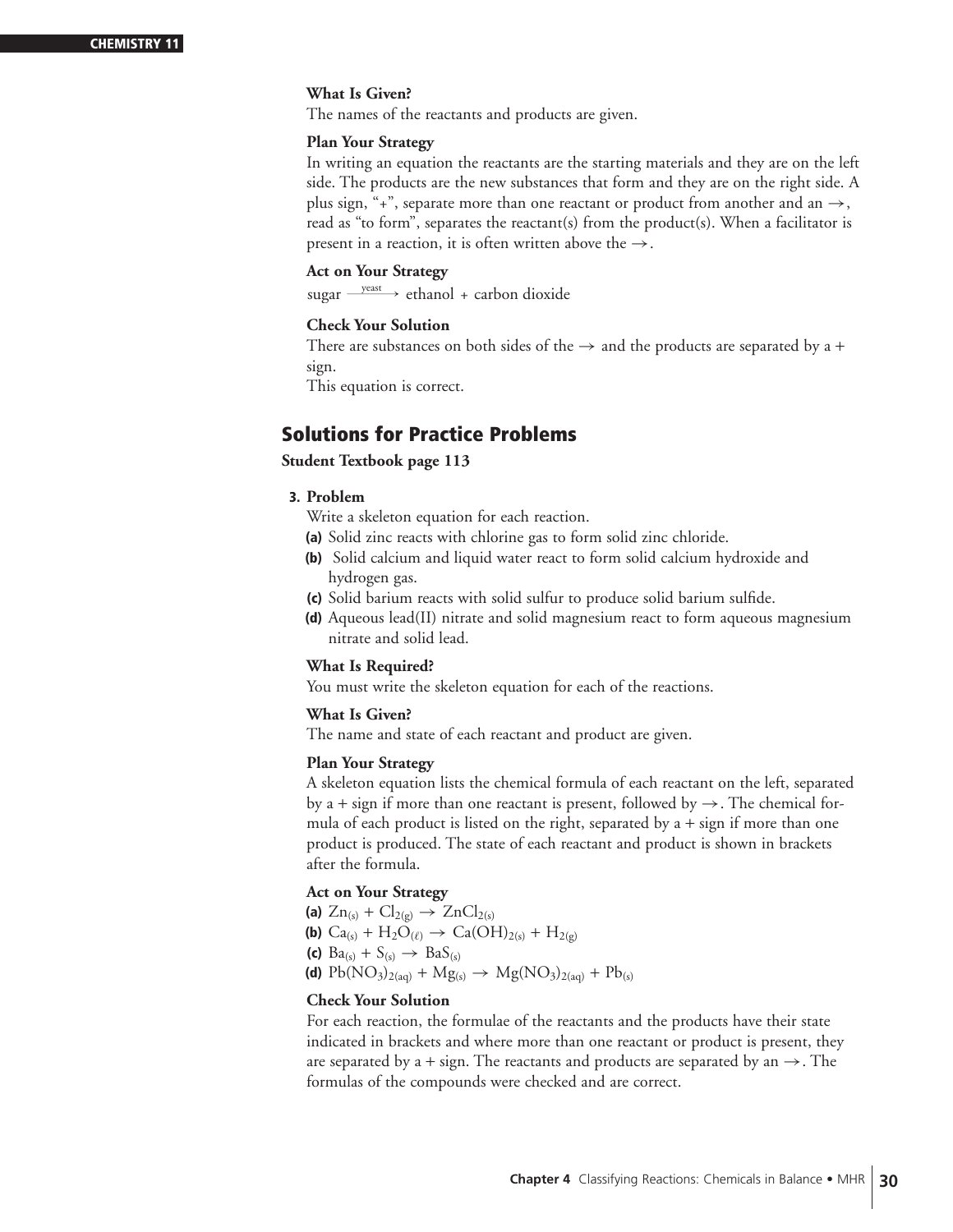# **4. Problem**

In each reaction below, a solid reacts with a gas to form a solid. Write a skeleton equation for each reaction.

**(a)** carbon dioxide + calcium oxide  $\rightarrow$  calcium carbonate

- **(b)** aluminum + oxygen  $\rightarrow$  aluminum oxide
- **(c)** magnesium + oxygen → magnesium oxide

#### **What Is Required?**

You must write the skeleton equation for each of the reactions.

#### **What Is Given?**

The name and state of each reactant and product are given.

#### **Plan Your Strategy**

A skeleton equation lists the chemical formula of each reactant on the left, separated by a + sign if more than one reactant is present, followed by  $\rightarrow$ . The chemical formula of each product is listed on the right, separated by  $a + sign$  if more than one product is produced. The state of each reactant and product is shown in brackets after the formula.

# **Act on Your Strategy**

(a)  $CO_{2(g)} + CaO_{(s)} \rightarrow CaCO_{3(s)}$ **(b)**  $\text{Al}_{(s)} + \text{O}_{2(g)} \rightarrow \text{Al}_{2}\text{O}_{3(s)}$ **(c)**  $Mg_{(s)} + O_{2(g)} \to MgO_{(s)}$ 

# **Check Your Solution**

For each reaction, the formulae of the reactants and the products have their state indicated in brackets and where more than one reactant or product is present, they are separated by a + sign. The reactants and products are separated by an  $\rightarrow$ . The formulas of the compounds were checked and are correct.

# **Solutions for Practice Problems**

# **Student Textbook page 116**

# **5. Problem**

Copy the skeleton equation into your notebook, and balance it.

**(a)**  $S_{(s)} + O_{2(g)} \rightarrow SO_{2(g)}$ 

**(b)**  $P_{4(s)} + O_{2(g)}P_4O_{10(s)}$ 

(c) 
$$
H_{2(g)} + Cl_{2(g)}HCl_{(g)}
$$

**(d)**  $SO_{2(g)} + H_2O_{(\ell)}H_2SO_{3(aq)}$ 

# **What Is Required?**

Ensure that there is the same number of atoms of each element on each side of the equation.

# **What Is Given?**

The skeleton equation is given.

# **Plan Your Strategy**

Count the number of atoms on each side of the equation. The formula cannot be changed. Place numerical coefficients in front of each compound or element, using a back and forth process, until there is the same number of atoms of each element on both sides of the equation.

# **Act on Your Strategy**

**(a)**  $S_{(s)} + O_{2(g)} \rightarrow SO_{2(g)}$ **(b)**  $P_{4(s)} + 5 O_{2(g)} \rightarrow P_4 O_{10(s)}$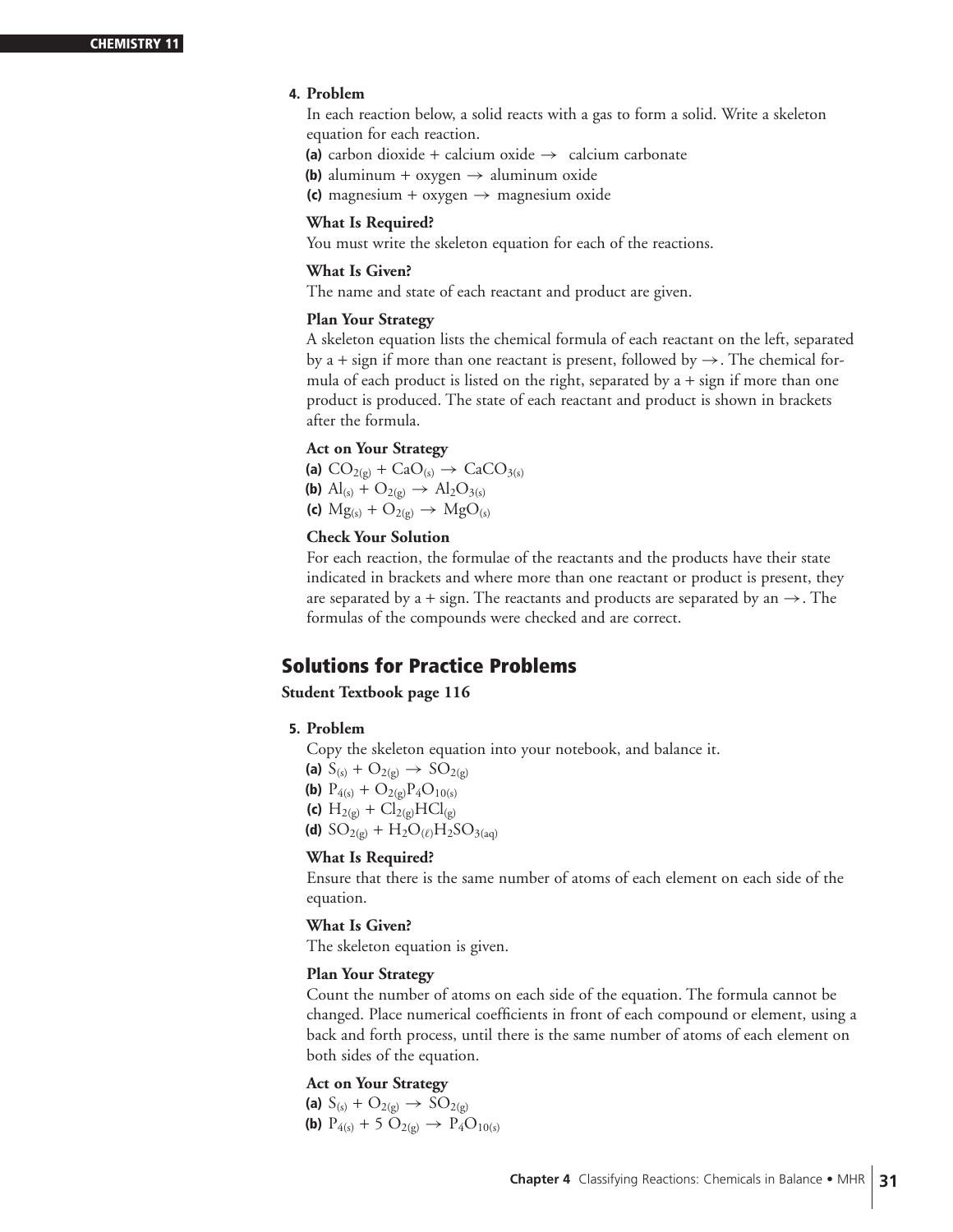**(c)**  $H_{2(g)} + Cl_{2(g)} \rightarrow 2$   $HCl_{(g)}$ **(d)**  $SO_{2(g)} + H_2O_{(\ell)} \rightarrow H_2SO_{3(aq)}$ 

#### **Check Your Solution**

In each case, ensure that there is the same number of atoms of each element on both sides of the equation. This is the case. The equations are balanced.

# **6. Problem**

Indicate whether these equations are balanced. If they are not, balance them.

**(a)** 4 Fe<sub>(s)</sub> + 3 O<sub>2(g)</sub>  $\rightarrow$  2 Fe<sub>2</sub>O<sub>3(s)</sub> **(b)**  $HgO_{(s)} \to Hg_{(\ell)} + O_{2(g)}$ **(c)**  $H_2O_{2(aq)} \to 2 H_2O_{(\ell)} + O_{2(g)}$ **(d)** 2 HCl<sub>(aq)</sub> + Na<sub>2</sub>SO<sub>3(aq)</sub>  $\rightarrow$  2 NaCl<sub>(aq)</sub> + H<sub>2</sub>O<sub>( $\ell$ )</sub> + SO<sub>2(g)</sub>

#### **What Is Required?**

You must check to see if there is the same number of atoms of each element on each side of the equation. If this is not the case, balance the equation.

#### **What Is Given?**

An equation is given that may or may not be balanced.

# **Plan Your Strategy**

To determine if the equation is balanced, count the number of atoms on each side of the equation. The formula cannot be changed. For equations that are not balanced, place numerical coefficients in front of each compound or element, using a back and forth process, until there is the same number of atoms of each element on both sides of the equation.

#### **Act on Your Strategy**

**(a)** 4 Fe<sub>(s)</sub> + 3 O<sub>2(g)</sub>  $\rightarrow$  2 Fe<sub>2</sub>O<sub>3(s)</sub> balanced **(d)** 2 HCl<sub>(aq)</sub> + Na<sub>2</sub>SO<sub>3(aq)</sub>  $\rightarrow$  2 NaCl<sub>(aq)</sub> + H<sub>2</sub>O<sub>( $\ell$ )</sub> + SO<sub>2(g)</sub> balanced **(b) 2** Hg $O_{(s)} \to$  **2** Hg $(e)$  +  $O_{2(g)}$ **(c) 2** H<sub>2</sub>O<sub>2(aq)</sub>  $\rightarrow$  2 H<sub>2</sub>O<sub>( $\ell$ )</sub> + O<sub>2(g)</sub>

# **Check Your Solution**

In each case, ensure that there is the same number of atoms of each element on both sides of the equation. This is the case. The equations are balanced.

# **Solutions for Practice Problems**

**Student Textbook page 117**

# **7. Problem**

Copy each chemical equation into your notebook and balance it.

**(a)**  $SO_{2(g)} + O_{2(g)} \rightarrow SO_{3(g)}$ 

**(b)** BaCl<sub>2(aq)</sub> + Na<sub>2</sub>SO<sub>4(aq)</sub>  $\rightarrow$  NaCl<sub>(aq)</sub> + BaSO<sub>4(s)</sub>

# **What Is Required?**

You must balance the equations.

#### **What Is Given?**

You are given a skeleton equation.

#### **Plan Your Strategy**

- **Step 1.** Check to see that the skeleton equation has been copied correctly.
- **Step 2.** Balance the atoms that occur in the largest number on either side of the equation. Generally leave the hydrogen and oxygen until the end.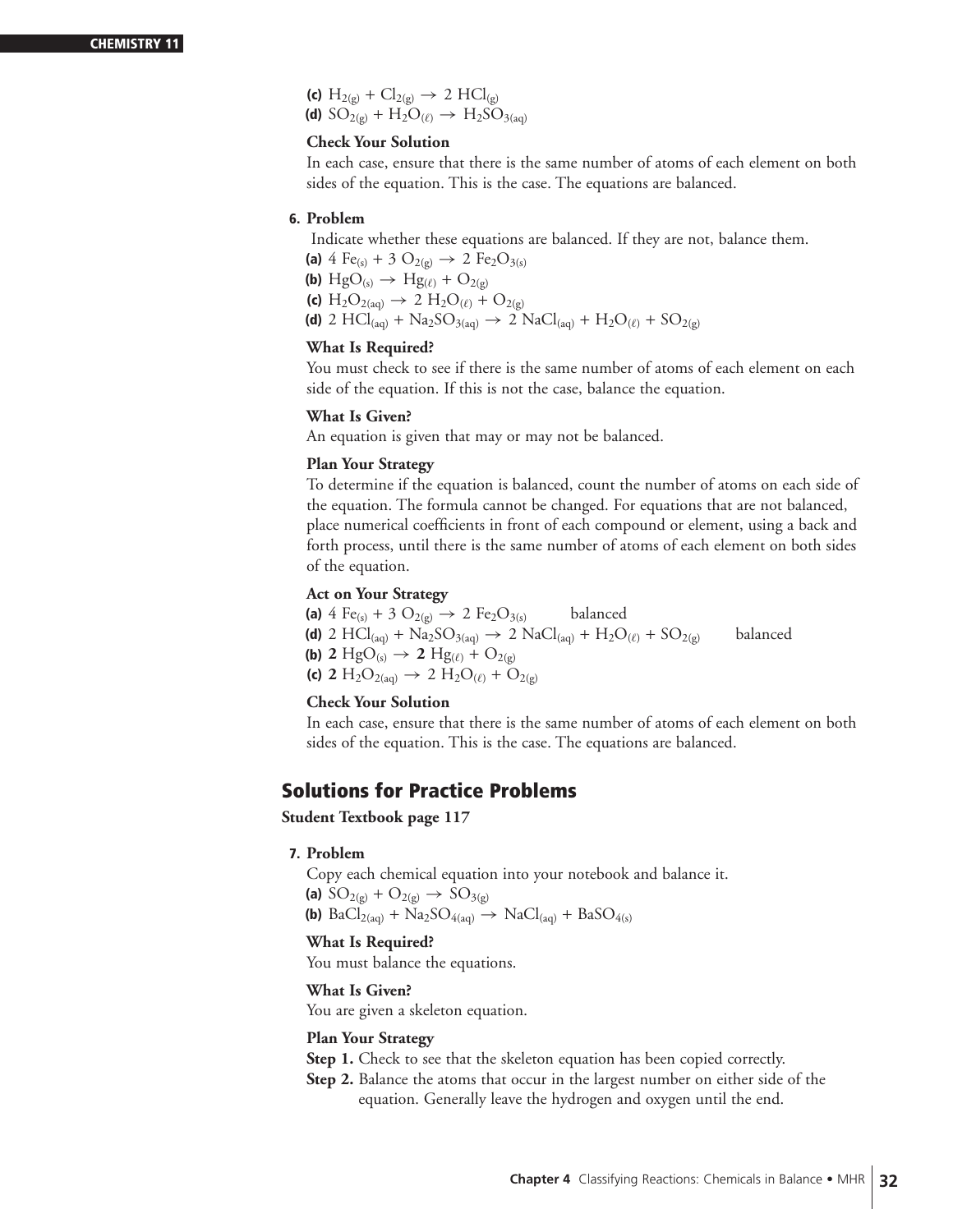- **Step 3.** Balance the polyatomic ions that occur on both sides of the equation as an ion unit.
- **Step 4.** Balance the hydrogen and oxygen and any other element that occurs in its uncombined state.
- **Step 5.** Count the number and type of atoms on both sides.

# **Act on Your Strategy**

**(a)**  $SO_{2(g)} + O_{2(g)} \rightarrow SO_{3(g)}$ 

The S is balanced but there is an odd number O on the right side. Whatever numerical coefficients are inserted on the left side, there will always be an even number of O on the left. Address this odd/even difference by putting a 2 in front of  $SO_3$  on the right side.

 $SO_{2(g)} + O_{2(g)} \rightarrow 2SO_{3(g)}$ 

Now go back and balance the S by putting a 2 in front of the  $SO_2$ .

**2**  $SO_{2(g)} + O_{2(g)} \rightarrow 2SO_{3(g)}$ 

# **Check Your Solution**

Left side:  $2 S$ ,  $6 O$  Right side:  $2 S$ ,  $6 O$ 

The equation is balanced.

**(b)** BaCl<sub>2(aq)</sub> + Na<sub>2</sub>SO<sub>4(aq)</sub>  $\rightarrow$  NaCl<sub>(aq)</sub> + BaSO<sub>4(s)</sub>

The  $SO_4^2$  ion unit is balanced. Put a 2 in front of the NaCl to balance the Na and the Cl.

 $BaCl<sub>2(aq)</sub> + Na<sub>2</sub>SO<sub>4(aq)</sub> \rightarrow 2 NaCl<sub>(aq)</sub> + BaSO<sub>4(s)</sub>$ 

# **Check Your Solution**

Left side: 1 Ba, 2 Cl, 2 Na, 1 S, 4 O Right side: 1 Ba, 2 Cl, 2 Na, 1 S, 4 O The equation is balanced.

#### **8. Problem**

When solid white phosphorus,  $P_4$ , is burned in air, it reacts with oxygen to produce solid tetraphosphorus decoxide,  $P_4O_{10}$ . When water is added to the  $P_4O_{10}$ , it reacts to form aqueous phosphoric acid,  $H_3PO_4$ . Write and balance the chemical equations that represent these reactions.

# **What Is Required?**

Write the skeleton and balanced equations for the reactions that are described.

# **What Is Given?**

The names of the reactant and product molecules are given.

# **Plan Your Strategy**

Write the skeleton equation for each reaction. Follow the general plan for the balancing of equations.

- **Step 1.** Check to see that the skeleton equation has been copied correctly.
- **Step 2**. Balance the atoms that occur in the largest number on either side of the equation. Generally leave the hydrogen and oxygen until the end.
- **Step 3.** Balance the polyatomic ions that occur on both sides of the equation as an ion unit.
- **Step 4.** Balance the hydrogen and oxygen and any other element that occurs in its uncombined state.
- **Step 5.** Count the number and type of atoms on both sides.

# **Act on Your Strategy**

- **(a)**  $P_{4(s)} + O_{2(g)} \rightarrow P_4O_{10(s)}$ 
	- The P is balanced. Balance the O by putting a 5 in front of the  $O_2$ .
- $P_{4(s)} + 5 O_{2(g)} \rightarrow P_4 O_{10(s)}$
- **(b)**  $P_4O_{10(s)} + H_2O_{(\ell)} \rightarrow H_3PO_{4(aq)}$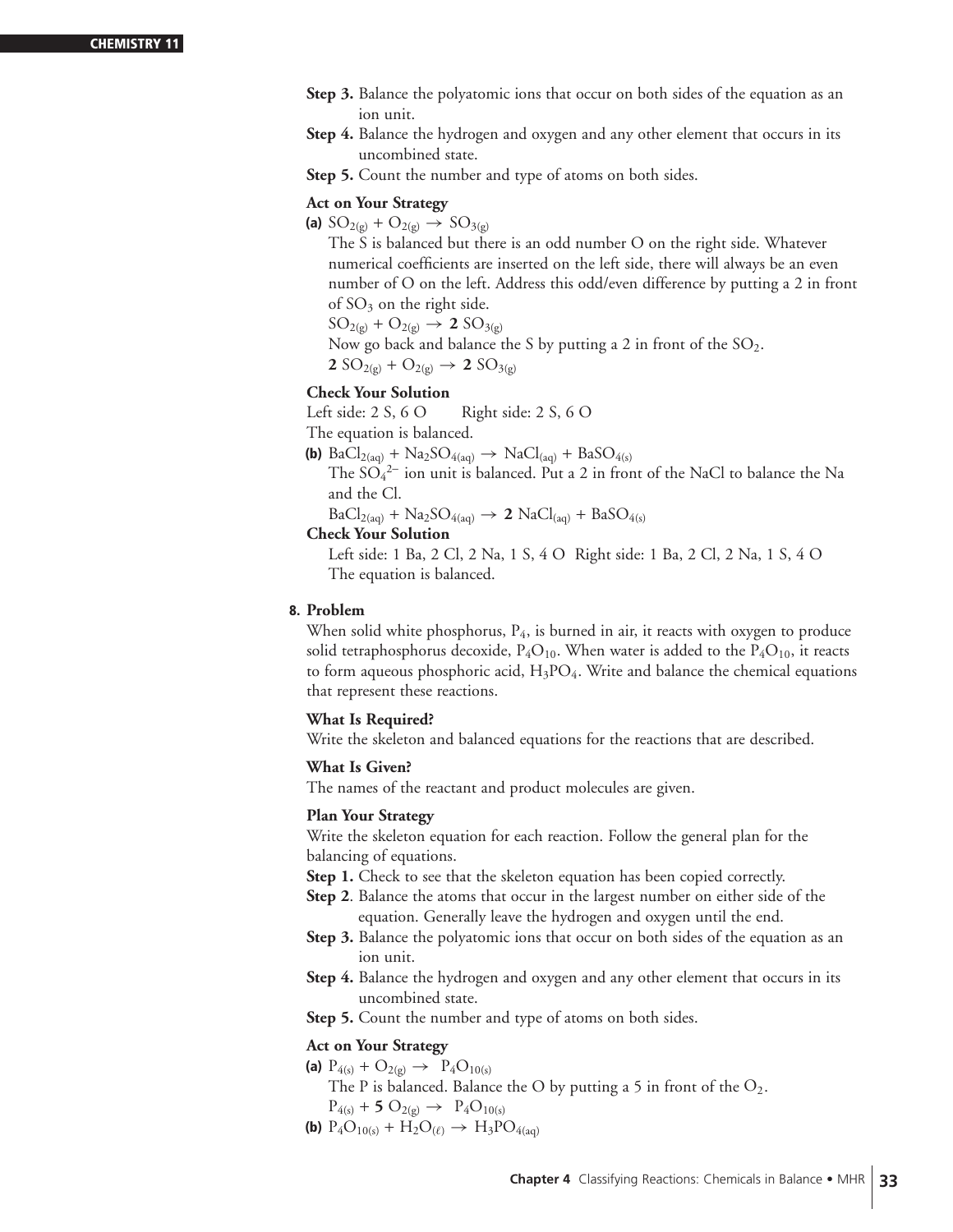Balance the P by putting a 4 in front of the  $H_3PO_4$ .  $P_4O_{10(s)} + H_2O_{(\ell)} \rightarrow 4 H_3PO_{4(aq)}$ Balance the H by putting a 6 in front of the  $H_2O$ . This also balances the O.  $P_4O_{10(s)} + 6 H_2O_{(\ell)} \rightarrow 4 H_3PO_{4(aq)}$ 

# **Check Your Strategy**

**(a)** Left side: 4 P 10 O Right side: 4 P 10 O **(b)** Left side: 4 P, 16 O, 12 H Right side: 4 P, 16 O, 12 H These equations are balanced.

# **Solutions for Practice Problems**

**Student Textbook page118**

# **9. Problem**

Copy each element each chemical equation into your notebook and balance it.

**(a)**  $\text{As}_4\text{S}_{6(s)} + \text{O}_{2(g)} \rightarrow \text{As}_4\text{O}_{6(s)} + \text{SO}_{2(g)}$ **(b)**  $Sc_2O_{3(s)} + H_2O_{(\ell)} \rightarrow Sc(OH)_{3(s)}$ **(c)**  $C_2H_5OH_{(\ell)} + O_{2(g)} \rightarrow CO_{2(g)} + H_2O_{(\ell)}$ **(d)**  $C_4H_{10(g)} + O_{2(g)} \rightarrow CO_{2(g)} + H_2O_{(\ell)}$ 

# **What Is Required?**

You must balance each equation.

# **What Is Given?**

A skeleton equation is given for each reaction.

# **Plan Your Strategy**

- **Step 1.** Check to see that the skeleton equation has been copied correctly.
- **Step 2.** Balance the atoms that occur in the largest number on either side of the equation. Generally leave the hydrogen and oxygen until the end.
- **Step 3.** Balance the polyatomic ions that occur on both sides of the equation as an ion unit.
- **Step 4.** Balance the hydrogen and oxygen and any other element that occurs in its uncombined state.
- **Step 5.** Count the number and type of atoms on both sides.

# **Act on Your Strategy**

**(a)**  $\text{As}_4\text{S}_{6(s)} + \text{O}_{2(g)} \rightarrow \text{As}_4\text{O}_{6(s)} + \text{SO}_{2(g)}$ 

The As is balanced; balance the S by putting a 6 in front of the  $SO_2$ 

 $\text{As}_4\text{S}_{6(s)} + \text{O}_{2(g)} \rightarrow \text{As}_4\text{O}_{6(s)} + 6 \text{SO}_{2(g)}$ 

Check the O on each side of the equation. Balance the O by putting a 9 in front of  $O_2$ .

 $\text{As}_4\text{S}_{6(s)} + 9 \text{O}_{2(g)} \rightarrow \text{As}_4\text{O}_{6(s)} + 6 \text{SO}_{2(g)}$ 

- **(b)**  $Sc_2O_{3(s)} + H_2O_{(\ell)} \rightarrow Sc(OH)_{3(s)}$ Balance the Sc by putting a 2 in front of  $Sc(OH)_3$  $Sc_2O_{3(s)} + H_2O_{(\ell)} \rightarrow 2~Sc(OH)_{3(s)}$ Balance the H by putting a 3 in front of  $H_2O$ This also balances the O.
	- $Sc_2O_{3(s)} + 3 H_2O_{(\ell)} \rightarrow 2 Sc(OH)_{3(s)}$
- **(c)**  $C_2H_5OH_{(\ell)} + O_{2(g)} \rightarrow CO_{2(g)} + H_2O_{(\ell)}$ Balance the C by putting a 2 in front of  $CO<sub>2</sub>$  $C_2H_5OH_{(\ell)} + O_{2(g)} \rightarrow 2 CO_{2(g)} + H_2O_{(\ell)}$ Balance the H by putting a 3 in front of H2O  $C_2H_5OH_{(\ell)} + O_{2(g)} \rightarrow 2 CO_{2(g)} + 3 H_2O_{(\ell)}$ Balance the O, by putting a 3 in front of the O2.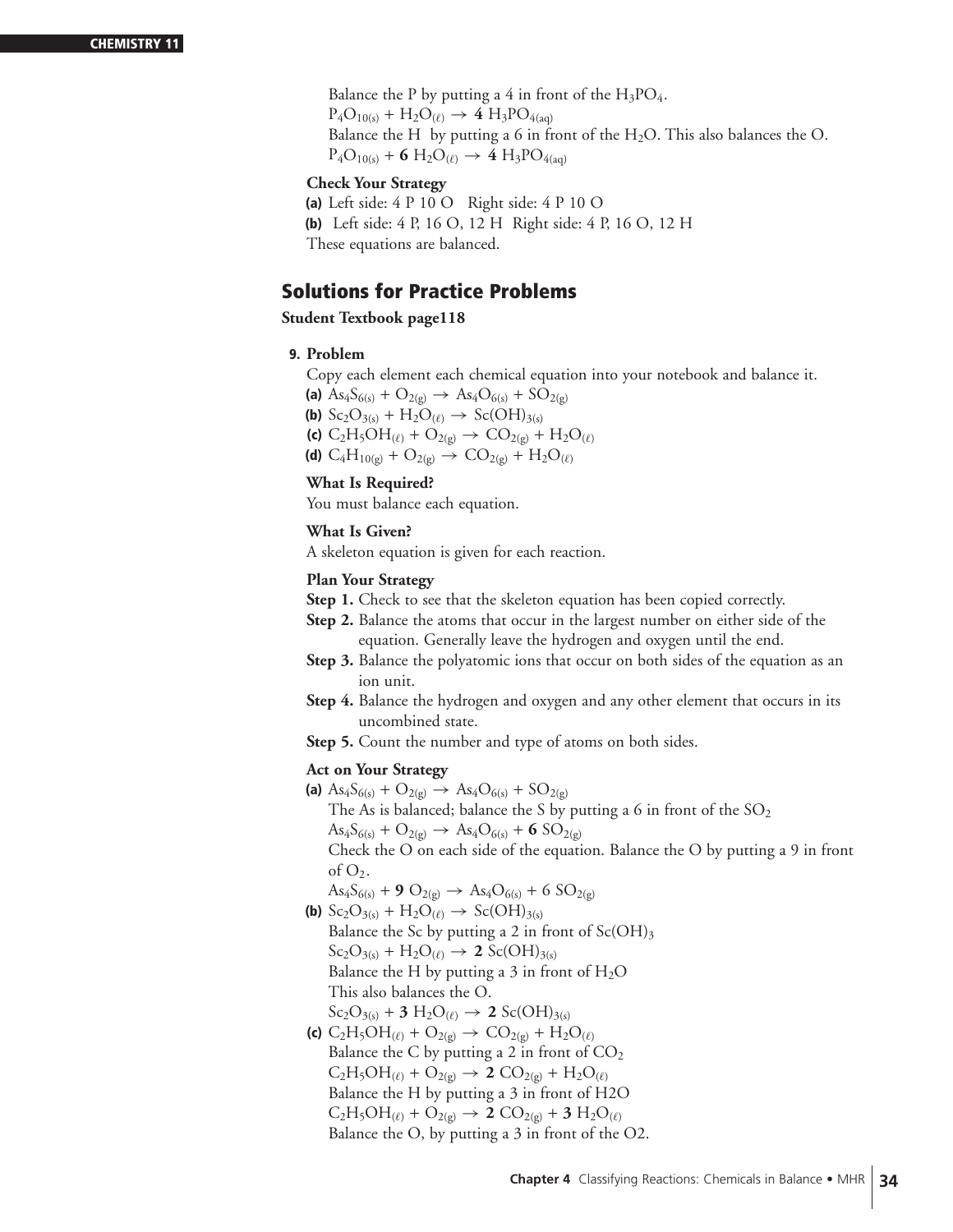$C_2H_5OH_{(\ell)} + 3 O_{2(g)} \rightarrow 2 CO_{2(g)} + 3 H_2O_{(\ell)}$ 

**(d)**  $C_4H_{10(g)} + O_{2(g)} \rightarrow CO_{(g)} + H_2O_{(\ell)}$ Balance the C by putting a 4 in front of CO and balance the H by putting a 5 in front of the  $H_2O$ .

 $C_4H_{10(g)} + O_{2(g)} \rightarrow 4 CO_{(g)} + 5 H_2O_{(\ell)}$ 

This leaves an odd/even situation with the O. There is no whole number numerical coefficient that can be used in front of  $O_2$  to balance the odd number of O on the right. To remedy this, put a 2 in front of  $C_4H_{10}$  and make the necessary changes to the numerical coefficients on the right side. Balance the O by putting a 9 in front of  $O_2$ .

**2** C<sub>4</sub>H<sub>10(g)</sub> + **9** O<sub>2(g)</sub>  $\rightarrow$  **8** CO<sub>(g)</sub> + **10** H<sub>2</sub>O<sub>(e)</sub>

# **Check Your Solution**

In each case the total number of atoms of each element are the same on the left and right sides of the equation.

# **Solutions for Practice Problems**

**Section 4.2** 

**Student Textbook page 122**

# **10. Problem**

Copy the following synthesis reaction into your notebook. Predict the product of each reaction.

| (a) $K + Br_2 \rightarrow$   | (c) $Ca + Cl2 \rightarrow$ |
|------------------------------|----------------------------|
| (b) $H_2 + Cl_2 \rightarrow$ | (d) Li + $O_2 \rightarrow$ |

# **What Is Required?**

The products of each reaction must be predicted, the skeleton equation must be completed and this equation must be balanced.

# **What Is Given?**

The reactant half of the skeleton equation is given.

# **Plan Your Strategy**

Synthesis reactions follow the general pattern,  $A + B \rightarrow C$ . Add each pair of reactants and write the chemical formula of the expected product. Balance these simple synthesis reactions by a back-and-forth process of reasoning, as was used in practice problems 5 and 6.

# **Act on Your Strategy**

| (a) $2 K + Br_2 \rightarrow 2 KBr$ | (c) $Ca + Cl_2 \rightarrow CaCl_2$             |
|------------------------------------|------------------------------------------------|
| (b) $H_2 + Cl_2 \rightarrow 2 HCl$ | (d) 2 Li + $O_2 \rightarrow$ Li <sub>2</sub> O |

# **Check Your Solution**

In each case, there are two reactants and one product which fits the pattern of a synthesis reaction. A check of the number of atoms of each element shows that the equations are balanced.

# **11. Problem**

Copy the following synthesis reactions into your notebook. For each set of reactants, write the equations that represent the possible products.

**(a)** Fe +  $O_2 \rightarrow$  (suggest two different synthesis reactions)

- **(b)**  $V + O_2 \rightarrow$  (suggest two different synthesis reactions)
- **(c)**  $Co + Cl_2 \rightarrow$  (suggest two different synthesis reactions)
- **(d)** Ti +  $O_2 \rightarrow$  (suggest two different synthesis reactions)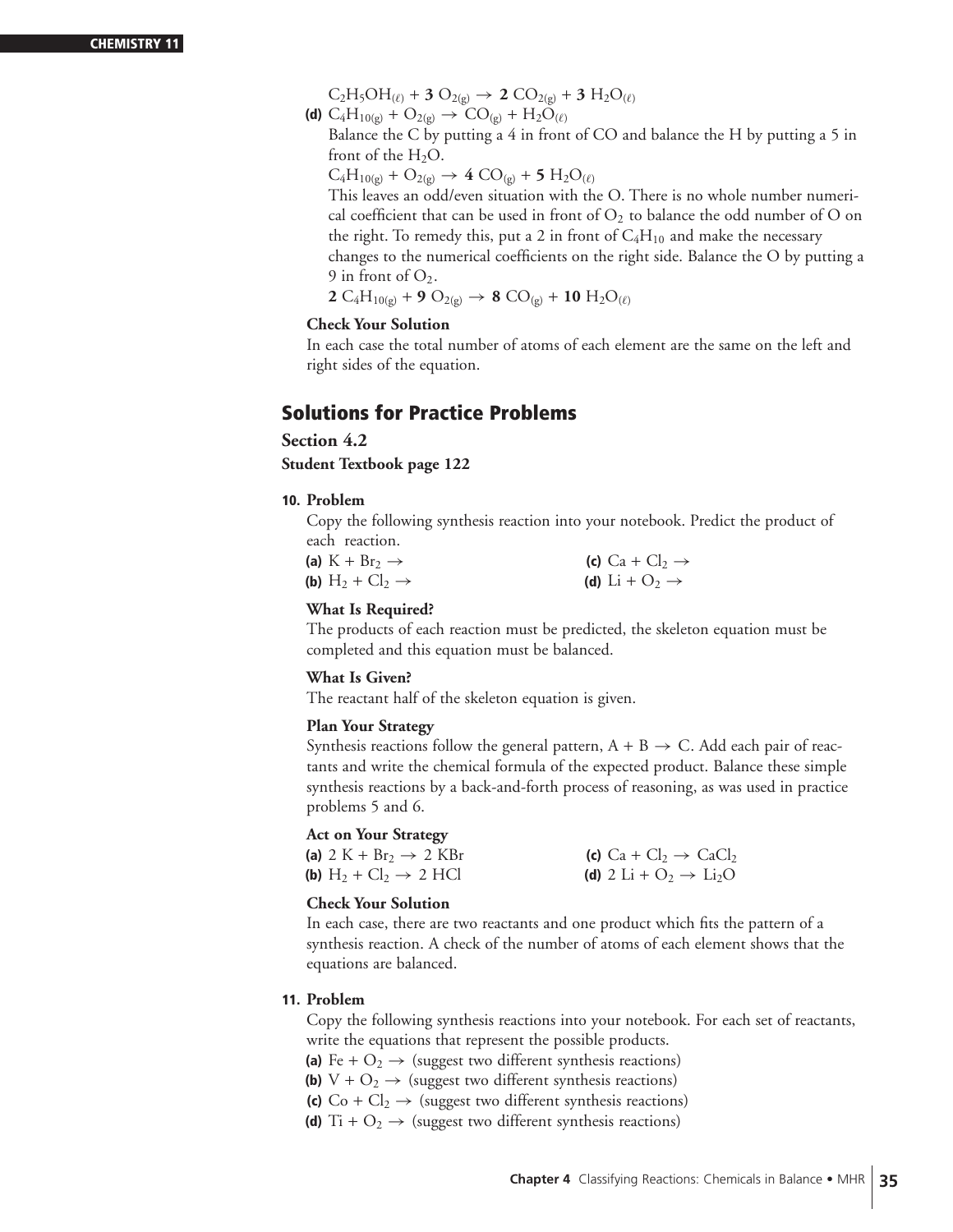# **What Is Required?**

Complete and balance the synthesis reactions for each set of reactants.

# **What Is Given?**

The reactants are given.

#### **Plan Your Strategy**

Synthesis reactions follow the general pattern,  $A + B \rightarrow C$ . Add each pair of reactants and write the chemical formula of the expected product. Balance these synthesis reactions by a back-and-forth process of reasoning, as was used in Practice Problems 5 and 6.

# **Act on Your Strategy**

(a) Fe +  $O_2 \rightarrow$ 2 Fe +  $O_2 \rightarrow 2$  FeO 4 Fe + 3 O<sub>2</sub>  $\rightarrow$  2 Fe<sub>2</sub>O<sub>3</sub> **(b)**  $V + O_2 \rightarrow$  $2 V + O_2 \rightarrow 2 VO$  $V + O_2 \rightarrow VO_2$  $4 V + 3 O_2 \rightarrow 2 V_2 O_3$  $4 V + 5 O_2 \rightarrow 2 V_2 O_5$ **(c)**  $Co + Cl_2 \rightarrow$  $Co + Cl_2 \rightarrow CoCl_2$  $2 \text{Co} + 3 \text{Cl}_2 \rightarrow 2 \text{CoCl}_3$ **(d)** Ti +  $O_2 \rightarrow$  $Ti + O_2 \rightarrow TiO_2$  $2 Ti + O_2 \rightarrow 2 TiO$  $4 Ti + 3 O_2 \rightarrow 2 Ti_2O_3$ 

# **Check Your Solution**

In each case, there are two reactants and one product, which fits the pattern of a synthesis reaction. A check of the number of atoms of each element shows that the equations are balanced.

# **12. Problem**

Copy the following equations into your notebook. Write the product of each reaction. Then balance each chemical equation.

| (a) $K_2O + H_2O \rightarrow$            | (c) NO + H <sub>2</sub> O $\rightarrow$ |
|------------------------------------------|-----------------------------------------|
| (b) MgO + H <sub>2</sub> O $\rightarrow$ | (d) $SO_2 + H_2O \rightarrow$           |

# **What Is Required?**

Complete and balance the synthesis reactions for each set of reactants.

# **What Is Given?**

The reactants are given.

#### **Plan Your Strategy**

Synthesis reactions follow the general pattern,  $A + B \rightarrow C$ . Add each pair of reactants and write the chemical formula of the expected product. Balance these synthesis reactions by a back-and-forth process of reasoning, as was used in Practice Problems 5 and 6.

# **Act on Your Strategy**

**(a)**  $K_2O + H_2O \rightarrow 2$  KOH **(c)** 2 NO +  $H_2O \rightarrow 2$  HNO<sub>3</sub><br>**(b)** 2 MgO +  $H_2O \rightarrow Mg(OH)_2$  **(d)** SO<sub>2</sub> +  $H_2O \rightarrow H_2SO_3$ **(b)** 2 MgO + H<sub>2</sub>O  $\rightarrow$  Mg(OH)<sub>2</sub>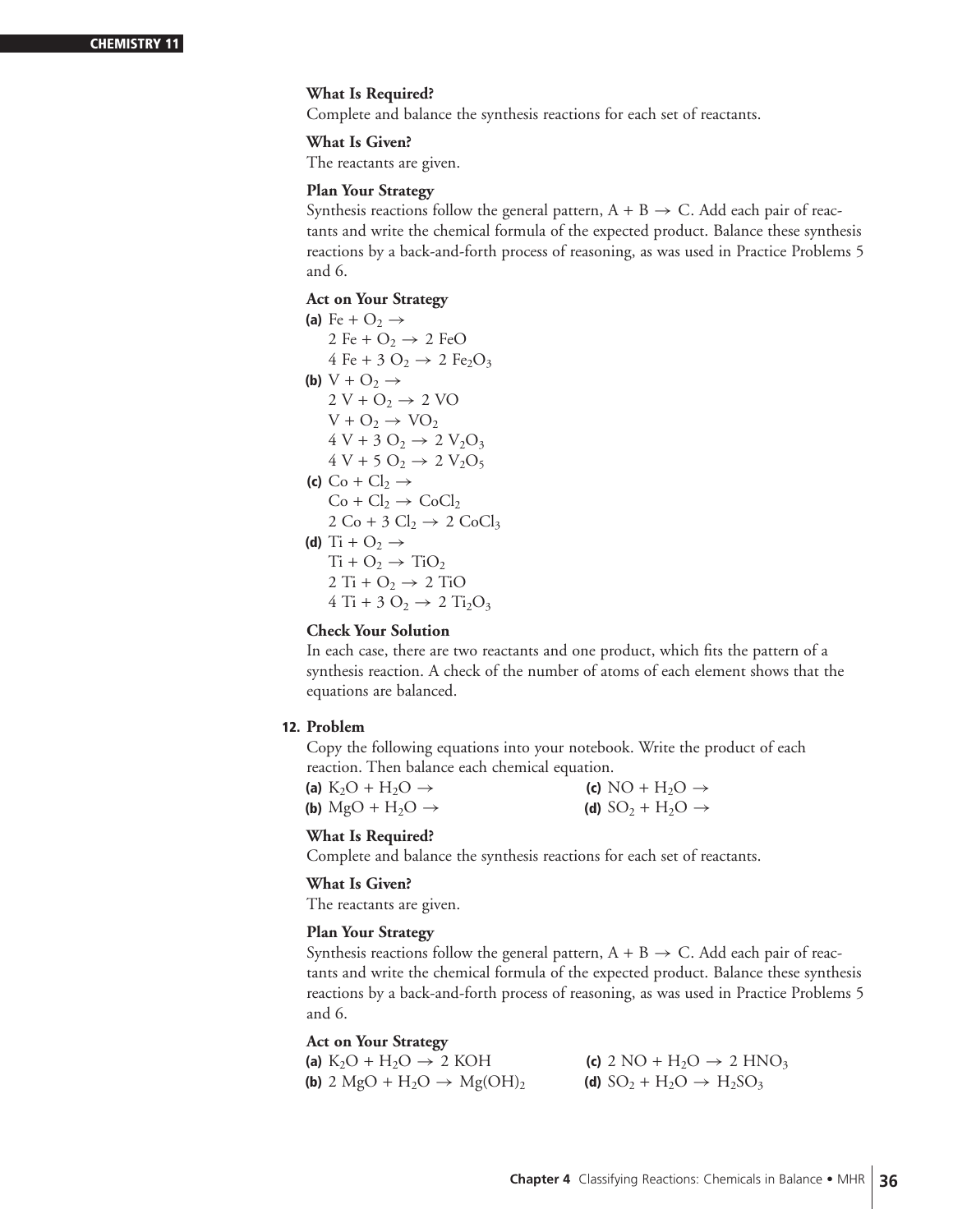In each case, there are two reactants and one product, which fits the pattern of a synthesis reaction. A check of the number of atoms of each element shows that the equations are balanced.

## **13. Problem**

Ammonia gas and hydrogen chloride gas react to form a solid compound. Name the predicted solid compound and write a balanced chemical equation for the reaction.

#### **What Is Required?**

You must predict the name of the product of the synthesis reaction and write the balanced equation to represent this reaction.

#### **What Is Given?**

You know the name of the two reactants and you know that a synthesis reaction will occur.

#### **Plan Your Strategy**

Add the two reactants together and name the product. Write the formula for the reactants, the product, write the skeleton equation and balance this synthesis reaction by a back-and-forth process of reasoning, as was used in Practice Problems 5 and 6.

# **Act on Your Strategy**

ammonia + hydrogen chloride  $\rightarrow$  ammonium chloride skeleton equation:  $NH_{3(g)} + HCl_{(g)} \rightarrow NH_4Cl_{(s)}$ balanced equation:  $NH_{3(g)} + HCl_{(g)} \rightarrow NH_4Cl_{(s)}$ 

# **Check Your Solution**

In each case, there are two reactants and one product, which fits the pattern of a synthesis reaction. A check of the number of atoms of each element shows that the equation is balanced.

# **Solutions for Practice Problems**

# **Student Textbook page 123**

#### **14. Problem**

Mercury(II) oxide or mercuric oxide, is a bright red powder. It decomposes on heating. What are the products of the decomposition of HgO?

#### **What Is Required?**

You must predict the products that form when HgO decomposes.

#### **What Is Given?**

The name and formula of the compound are given.

#### **Plan Your Strategy**

A decomposition reaction has the general form represented as  $C \rightarrow A + B$ . One compound breaks up into two simpler products. From the name and formula of this compound, there are two elements in mercury(II) oxide.

# **Act on Your Strategy**

From the name mercury(II) oxide, the products of decomposition must be mercury and oxygen.

# **Check Your Solution**

The name of the compound is simple enough to make this prediction. Two products form from one compound which fits the general pattern for decomposition.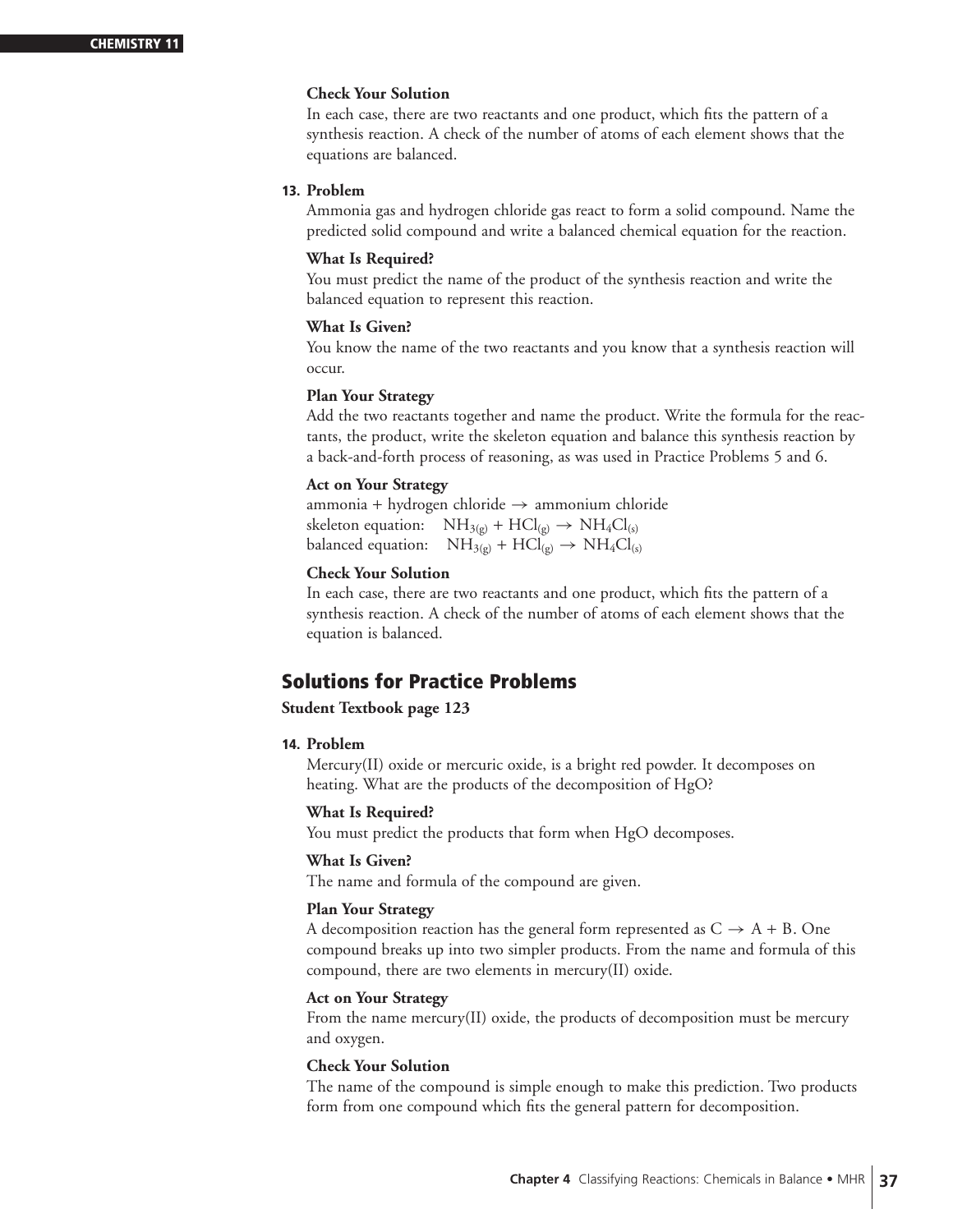# **15. Problem**

What are the products of the following decomposition reactions? Predict the products and write a balanced equation for each reaction.

| (a) $HI$    | (c) $AlCl3$ |
|-------------|-------------|
| (b) $Ag_2O$ | (d) $MgO$   |

# **What Is Required?**

Predict the name of the product, complete and balance the decomposition reaction for each compound listed.

# **What Is Given?**

The formula of the starting compound is given.

# **Plan Your Strategy**

Each compound should break up into its elements. The names of the elements can be determined from the chemical formula of the compound. Use a periodic table to predict the correct formula of the element. Balance these decomposition reactions by a back-and-forth process of reasoning, as was used in Practice Problems 5 and 6.

# **Act on Your Strategy**

| (a) 2 HI $\rightarrow$ H <sub>2</sub> + I <sub>2</sub>             | (c) 2 AlCl <sub>3</sub> $\rightarrow$ 2 Al + 3 Cl <sub>2</sub> |
|--------------------------------------------------------------------|----------------------------------------------------------------|
| <b>(b)</b> 2 Ag <sub>2</sub> O $\rightarrow$ 4 Ag + O <sub>2</sub> | (d) 2 MgO $\rightarrow$ 2 Mg + O <sub>2</sub>                  |

# **Check Your Solution**

In each case the general pattern of a decomposition reaction is followed. Two products are formed from one compound. A check of the final equations shows that the same number of atoms of each element are on the left and right side. The equations are balanced.

# **16. Problem**

Calcium carbonate decomposes into calcium oxide and carbon dioxide when it is heated. Based upon this information, predict the products of the following decomposition reactions.

(a)  $MgCO<sub>3</sub>$ **(b)**  $CuCO<sub>3</sub>$ 

# **What Is Required?**

Predict the products of decomposition based upon the given information.

# **What Is Given?**

The products of the decomposition of calcium carbonate are given. The formulae of two additional carbonates are given.

# **Plan Your Strategy**

The two carbonates,  $MgCO<sub>3</sub>$  and  $CuCO<sub>3</sub>$ , would be predicted to decompose in a manner similar to calcium carbonate, namely, to a metallic oxide and carbon dioxide.

# **Act on Your Strategy**

 $MgCO<sub>3</sub>$  should decompose into  $MgO$  and  $CO<sub>2</sub>$  and  $CuCO<sub>3</sub>$  should decompose into  $CuO$  and  $CO<sub>2</sub>$ . The balanced equations would be as follows:  $MgCO<sub>3</sub> \rightarrow MgO + CO<sub>2</sub>$  $CuCO<sub>3</sub> \rightarrow CuO + CO<sub>2</sub>$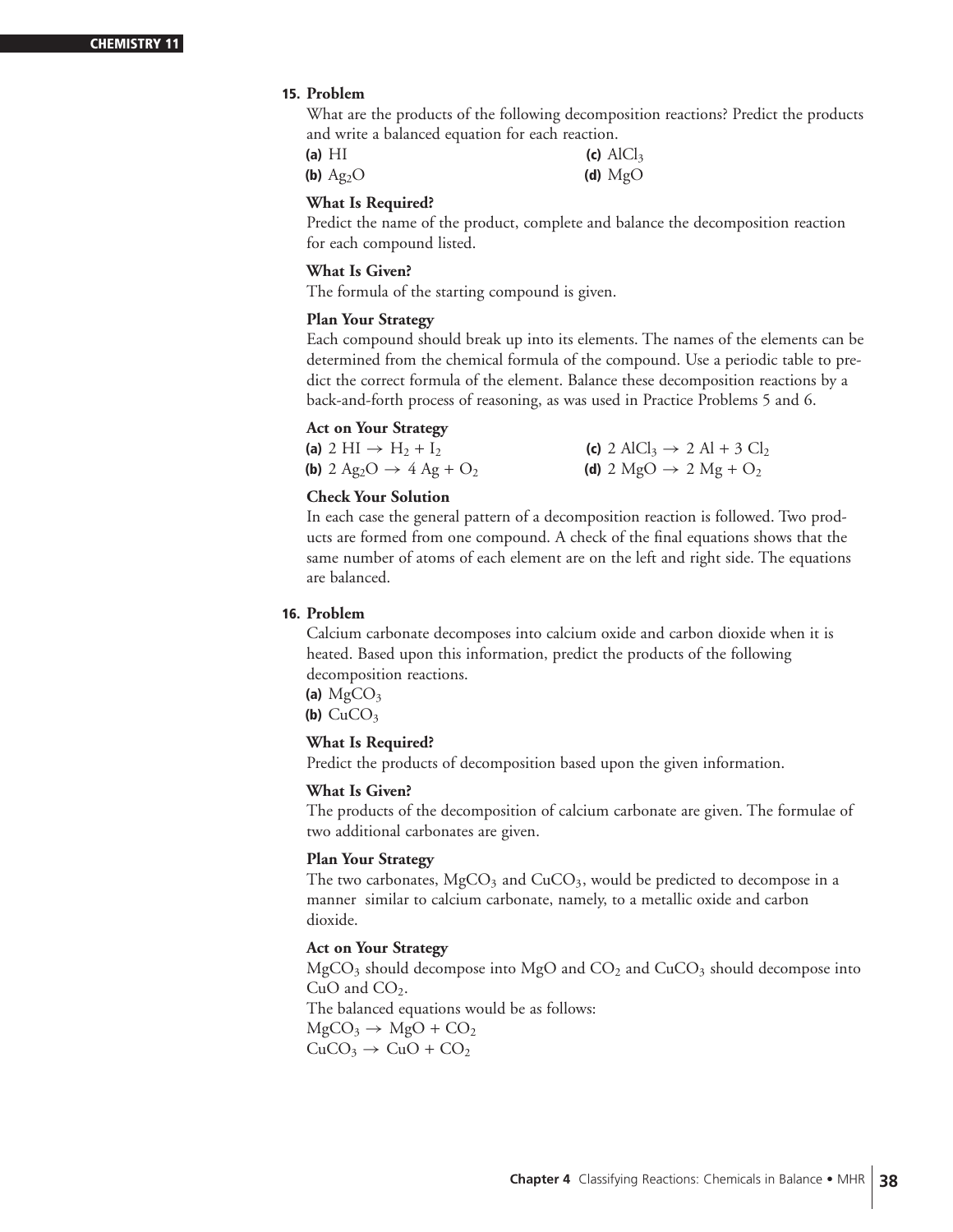In each case, the general pattern for decomposition is followed, one compound breaks up into two products. The products have names and formulae that are similar to the decomposition products of CaCO<sub>3</sub>.

# **Solutions for Practice Problems**

# **Student Textbook page 124**

# **17. Problem**

The alcohol lamps that are used in some science labs are often fuelled with methanol, CH<sub>3</sub>OH. Write the balanced chemical equation for the complete combustion of methanol.

# **What Is Required?**

You must write a balanced chemical equation that represents the complete combustion of this fuel.

# **What Is Given?**

The name and formula of the fuel is given.

# **Plan Your Strategy**

You know that complete combustion of a hydrocarbon or any compound containing carbon, hydrogen and oxygen will produce carbon dioxide gas and water vapour. Write the skeleton equation for the combustion of the fuel and balance this equation. First balance the carbon atoms, then the hydrogen atoms. If an odd/even situation arises in the balancing of the oxygen atoms, go back and double the numerical coefficient used to balance the carbons in the fuel. After making the appropriate changes to the  $CO<sub>2</sub>$  and  $H<sub>2</sub>O$ , the oxygen atoms can be easily balanced.

# **Act on Your Strategy**

 $CH_3OH_{(l)} + O_{2(g)} \rightarrow CO_{2(g)} + H_2O_{(g)}$ 

The carbon atoms are balanced. Balance the hydrogen with a 2 in front of the  $H_2O$ . There is now an odd number of oxygen on the left side. Double the numerical coefficients in front of the CH<sub>3</sub>OH,  $CO<sub>2</sub>$ , and H<sub>2</sub>O.

 $CH_3OH_{(\ell)} + O_{2(g)} \rightarrow CO_{2(g)} + 2 H_2O_{(g)}$ **2** CH<sub>3</sub>OH<sub>( $\ell$ )</sub> + O<sub>2(g)</sub> → **2** CO<sub>2(g)</sub> + **4** H<sub>2</sub>O<sub>(g)</sub> Now balance the oxygen with a 3 in front of the  $O_2$ . **2** CH<sub>3</sub>OH<sub>( $\ell$ )</sub> + **3** O<sub>2(g)</sub> → **2** CO<sub>2(g)</sub> + **4** H<sub>2</sub>O<sub>(g)</sub>

# **Check Your Solution**

The products of the combustion are carbon dioxide and water. The number of atoms of C, H, and O are the same on each side of the equation. This answer is correct.

# **18. Problem**

Gasoline is a mixture of compounds containing hydrogen and carbon, such as octane,  $C_8H_{18}$ . Write the balanced chemical equation for the complete combustion of  $C_8H_{18}$ .

# **What Is Required?**

You must write a balanced chemical equation that represents the complete combustion of this fuel.

# **What Is Given?**

The name and formula of the fuel is given.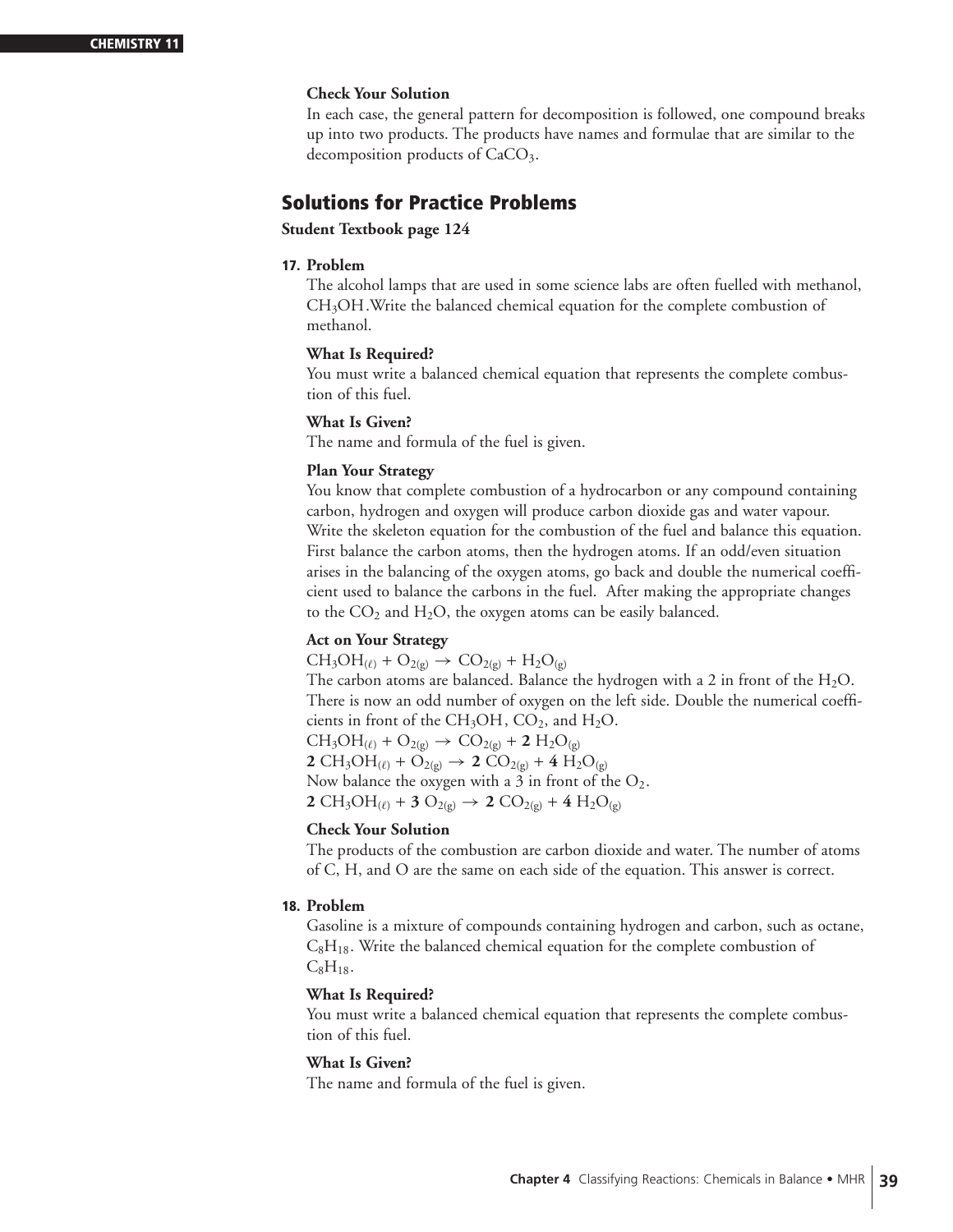# **Plan Your Strategy**

You know that complete combustion of a hydrocarbon or any compound containing carbon, hydrogen and oxygen will produce carbon dioxide gas and water vapour. Write the skeleton equation for the combustion of the fuel and balance this equation. First balance the carbon atoms, then the hydrogen atoms. If an odd/even situation arises in the balancing of the oxygen atoms, go back and double the numerical coefficient used to balance the carbons in the fuel. After making the appropriate changes to the  $CO<sub>2</sub>$  and  $H<sub>2</sub>O$ , the oxygen atoms can be easily balanced.

# **Act on Your Strategy**

 $C_8H_{18(\ell)} + O_{2(g)} \rightarrow CO_{2(g)} + H_2O_{(g)}$ 

Balance the carbon and hydrogen atoms by putting an 8 in front of the  $CO<sub>2</sub>$  and a 9 in front of the H<sub>2</sub>O. This leads to an odd number of  $O$  on the right. Go back and double the numerical coefficients in front of the  $C_8H_{18}$ ,  $CO_2$ , and  $H_2O$ .  $C_8H_{18(\ell)} + O_{2(g)} \rightarrow 8 CO_{2(g)} + 9 H_2O_{(g)}$  $2 \text{ C}_8 \text{H}_{18(\ell)} + \text{O}_{2(g)} \rightarrow 16 \text{ CO}_{2(g)} + 18 \text{ H}_2 \text{O}_{(g)}$ Now balance the O with a 25 in front of the  $O_2$ . **2** C<sub>8</sub>H<sub>18( $\ell$ ) + **25** O<sub>2(g)</sub> → **16** CO<sub>2(g)</sub> + **18** H<sub>2</sub>O<sub>(g)</sub></sub>

# **Check Your Solution**

The products of the combustion are carbon dioxide and water. The number of atoms of C, H, and O are the same on each side of the equation. This answer is correct.

# **19. Problem**

Acetone,  $C_3H_6O$ , is often contained in nail polish remover. Write the balanced chemical equation for the complete combustion of acetone.

#### **What Is Required?**

You must write a balanced chemical equation that represents the complete combustion of this fuel.

# **What Is Given?**

The name and formula of the fuel is given.

# **Plan Your Strategy**

You know that complete combustion of a hydrocarbon or any compound containing carbon, hydrogen and oxygen will produce carbon dioxide gas and water vapour. Write the skeleton equation for the combustion of the fuel and balance this equation. First balance the carbon atoms, then the hydrogen atoms. If an odd/even situation arises in the balancing of the oxygen atoms, go back and double the numerical coefficient used to balance the carbons in the fuel. After making the appropriate changes to the  $CO<sub>2</sub>$  and  $H<sub>2</sub>O$ , the oxygen atoms can be easily balanced.

# **Act on Your Strategy**

 $C_3H_6O_{(\ell)} + O_{2(g)} \rightarrow CO_{2(g)} + H_2O_{(g)}$ Balance the C with a 3 in front of  $CO_2$  and the H with a 3 in front of the H<sub>2</sub>O.  $C_3H_6O_{(\ell)}$  + O<sub>2(g)</sub>  $\rightarrow$  **3** CO<sub>2(g)</sub> + **3** H<sub>2</sub>O<sub>(g)</sub> Now balance the oxygen with a 4 in front of the  $O_2$ .  $C_3H_6O_{(\ell)}$  + **4**  $O_{2(g)} \rightarrow 3 CO_{2(g)}$  + **3**  $H_2O_{(g)}$ 

# **Check Your Solution**

The products of the combustion are carbon dioxide and water. The number of atoms of C, H, and O are the same on each side of the equation. This answer is correct.

# **20. Problem**

Kerosene consists of a mixture of hydrocarbons. It has many uses including jet fuel and rocket fuel. It also is used as a fuel for hurricane lamps. If we represent kerosene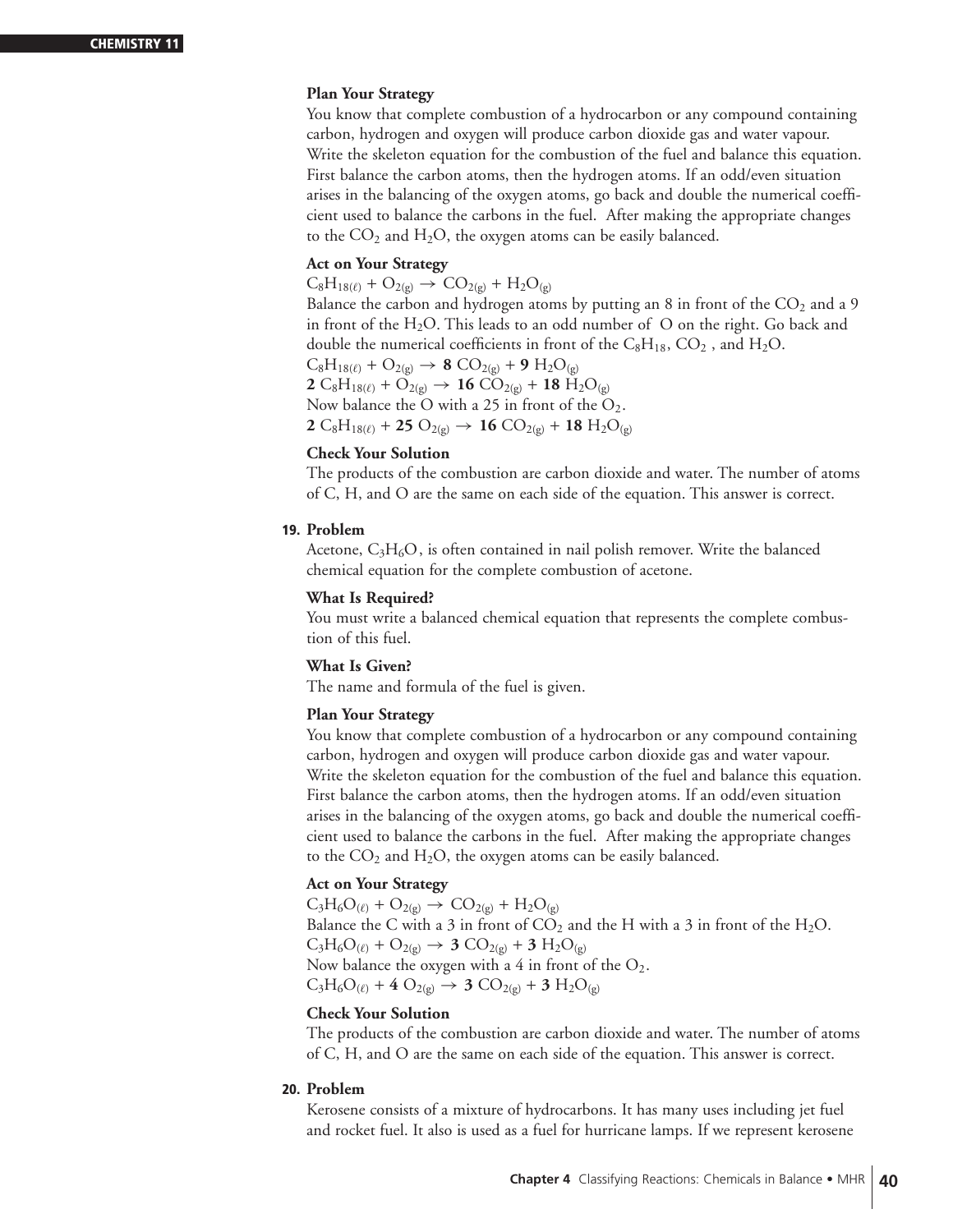as  $C_{16}H_{34}$ , write the balanced chemical equation for the complete combustion of kerosene.

# **What Is Required?**

You must write a balanced chemical equation that represents the complete combustion of this fuel.

# **What Is Given?**

The name and formula of the fuel are given.

#### **Plan Your Strategy**

You know that complete combustion of a hydrocarbon or any compound containing carbon, hydrogen and oxygen will produce carbon dioxide gas and water vapour. Write the skeleton equation for the combustion of the fuel and balance this equation. First balance the carbon atoms, then the hydrogen atoms. If an odd/even situation arises in the balancing of the oxygen atoms, go back and double the numerical coefficient used to balance the carbons in the fuel. After making the appropriate changes to the  $CO<sub>2</sub>$  and  $H<sub>2</sub>O$ , the oxygen atoms can be easily balanced.

# **Act on Your Strategy**

 $C_{16}H_{34(\ell)} + O_{2(g)} \rightarrow CO_{2(g)} + H_2O_{(g)}$ 

Balance the C and H atoms by putting an 16 in front of the  $CO<sub>2</sub>$  and a 17 in front of the  $H_2O$ . This leads to an odd number of O on the right. Go back and double the numerical coefficients in front of the  $C_{16}H_{34}$ ,  $CO_2$ , and  $H_2O$ .

 $C_{16}H_{34}(\ell) + O_{2(g)} \rightarrow 16 CO_{2(g)} + 17 H_2O_{(g)}$ **2** C<sub>16</sub>H<sub>34( $\ell$ ) + O<sub>2(g)</sub>  $\rightarrow$  **32** CO<sub>2(g)</sub> + **34** H<sub>2</sub>O<sub>(g)</sub></sub> Now balance the O with a 49 in front of the  $O_2$ . **2** C<sub>16</sub>H<sub>34( $\ell$ ) + **49** O<sub>2(g)</sub>  $\rightarrow$  **32** CO<sub>2(g)</sub> + **34** H<sub>2</sub>O<sub>(g)</sub></sub>

# **Check Your Solution**

The products of the combustion are carbon dioxide and water. The number of atoms of C, H, and O are the same on each side of the equation. This answer is correct.

# **Solutions for Practice Problems**

**Section 4.3**

**Student Textbook page 127** 

# **21. Problem**

Each of the following incomplete equations represents a single displacement reaction. Copy each equation into your notebook and write the products. Balance each chemical equation. When in doubt, use the most common valence.

| (a) Ca + H <sub>2</sub> O $\rightarrow$                     | (e) $Pb + H_2SO_4 \rightarrow$             |
|-------------------------------------------------------------|--------------------------------------------|
| (b) $Z_n$ + Pb(NO <sub>3</sub> ) <sub>2</sub> $\rightarrow$ | (f) Mg + Pt(OH) <sub>4</sub> $\rightarrow$ |
| (c) Al + HCl $\rightarrow$                                  | (g) $Ba + FeCl_2 \rightarrow$              |
| (d) $Cu + AgNO3 \rightarrow$                                | (h) Fe + $Co(CIO_3)_2 \rightarrow$         |
|                                                             |                                            |

# **What Is Required?**

For each example, predict the products of the single displacement reaction and balance the equation.

# **What Is Given?**

The reactant side of the skeleton equation has been given.

# **Plan Your Strategy**

The general pattern of these single displacement reactions can be represented as  $A + BC \rightarrow AC + B$ . Follow this pattern.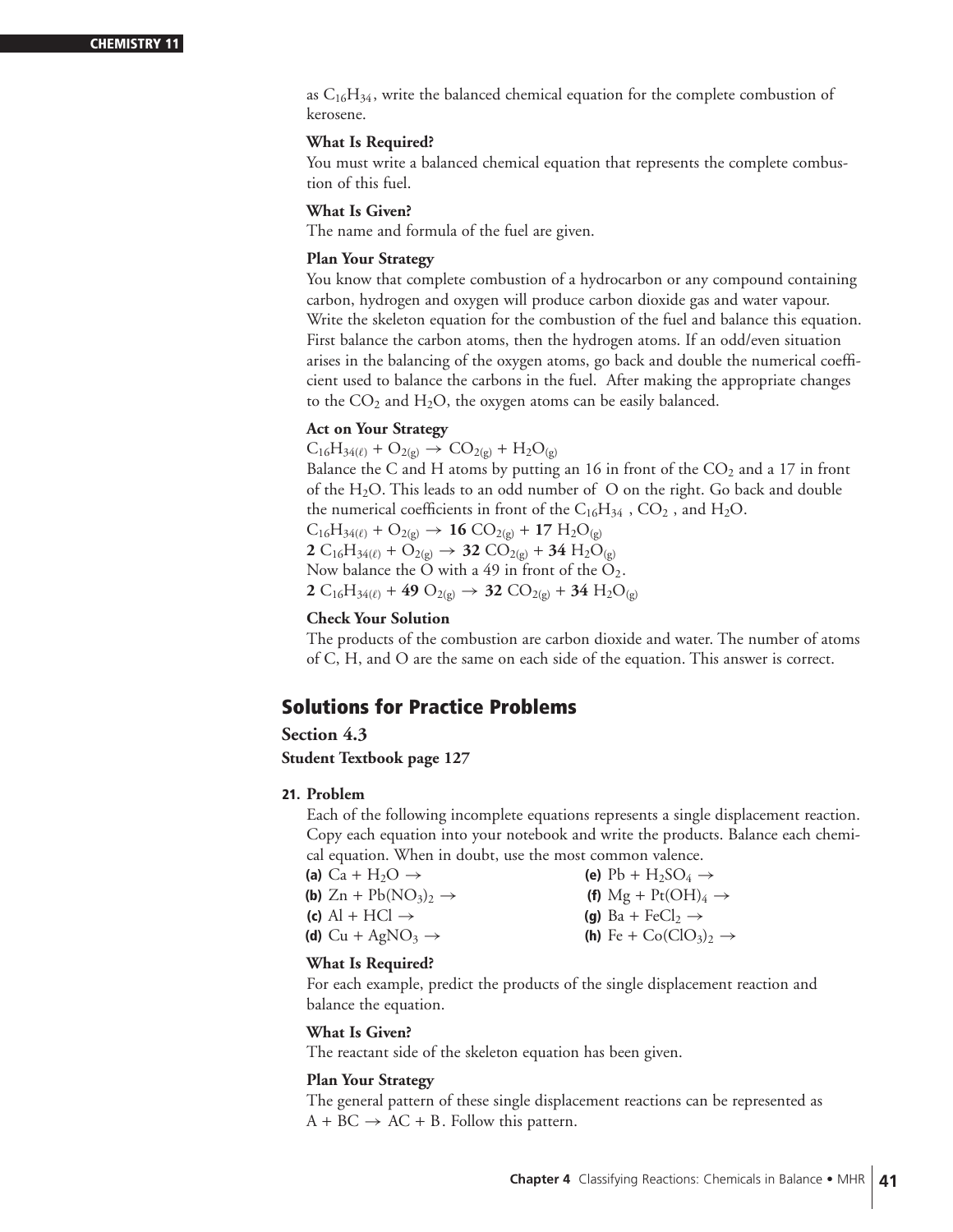# **CHEMISTRY 11**

# **Act on Your Strategy**

- (a)  $Ca + H<sub>2</sub>O \rightarrow$ treat water as H<sup>+</sup>OH<sup>−</sup>  $Ca + H^{+}OH^{-} \rightarrow Ca(OH)<sub>2</sub> + H<sub>2</sub>$ balanced equation:  $Ca + 2 H_2O \rightarrow Ca(OH)_2 + H_2$
- **(b)** balanced equation:  $Zn + Pb(NO<sub>3</sub>)<sub>2</sub> \rightarrow Pb + Zn(NO<sub>3</sub>)<sub>2</sub>$
- **(c)** Al + HCl  $\rightarrow$  AlCl<sub>3</sub> + H<sub>2</sub> balanced equation: **2** Al + **6** HCl  $\rightarrow$  **2** AlCl<sub>3</sub> + **3** H<sub>2</sub>
- **(d)** Cu + AgNO<sub>3</sub>  $\rightarrow$  Cu(NO<sub>3</sub>)<sub>2</sub> + Ag balanced equation:  $Cu + 2 AgNO<sub>3</sub> \rightarrow Cu(NO<sub>3</sub>)<sub>2</sub> + 2 Ag$
- (e)  $Pb + H_2SO_4 \rightarrow$ treat  $H_2SO_4$  as  $H^+H^+SO_4^{2-}$ balanced equation:  $Pb + H_2SO_4 \rightarrow PbSO_4 + H_2$
- **(f)**  $Mg + Pt(OH)_4 \rightarrow Mg(OH)_2 + Pt$ balanced equation: **2** Mg + Pt(OH)<sub>4</sub>  $\rightarrow$  **2** Mg(OH)<sub>2</sub> + Pt
- **(g)** balanced equation:  $Ba + FeCl_2 \rightarrow BaCl_2 + Fe$
- **(h)** balanced equation: Fe +  $Co(CIO_3)_2 \rightarrow Fe(CIO_3)_2 + Co$

# **Check Your Solution**

Each equation follows the pattern for a single displacement reaction and each equation is balanced.

# **Solutions for Practice Problems**

# **Student Textbook page 131**

# **22. Problem**

Using the activity series, write a balanced chemical equation for each single displacement reaction. If you predict that there will be no reaction, write "NR".

**(a)** Cu + MgSO<sub>4</sub>  $\rightarrow$  **(e)** Fe + Al<sub>2</sub>(SO<sub>4</sub>)<sub>3</sub>  $\rightarrow$  **(b)** Zn + FeCl<sub>2</sub>  $\rightarrow$  **(f)** Ni + NiCl<sub>2</sub>  $\rightarrow$ **(b)**  $Zn + FeCl_2$ <br> **(c)**  $K + H_2O \rightarrow$ <br> **(g)**  $Zn + H_2SO_4 -$ **(c)** K + H<sub>2</sub>O → **(g)** Zn + H<sub>2</sub>SO<sub>4</sub> → **(d)** Al + H<sub>2</sub>SO<sub>4</sub> → **(h)** Mg + SnCl<sub>2</sub> → **(h)**  $Mg + SnCl_2 \rightarrow$ 

# **What Is Required?**

Predict whether or not a single displacement reaction will occur and write a balanced chemical equation for those reactions that do occur. Write "NR" if no reaction occurs.

# **What Is Given?**

The reactant half of the skeleton equation is given.

# **Plan Your Strategy**

For each equation, compare the position of the two metals in the activity series for metals. A reactive metal will displace any metallic ion that is below it in the activity series. The reaction will be a single displacement reaction that follows the pattern  $A + BC \rightarrow AB + B$ . Balance these equations.

# **Act on Your Strategy**

| (a) $Cu + MgSO4 \rightarrow NR$                                                | Cu is below $Mg^{2+}$ in the activity series.                                                                                                            |
|--------------------------------------------------------------------------------|----------------------------------------------------------------------------------------------------------------------------------------------------------|
| (b) $Zn + FeCl_2 \rightarrow ZnCl_2 + Fe$                                      | Zn is above $Fe^{2+}$ in the activity series.                                                                                                            |
| (c) $2 K + 2 H_2O \rightarrow 2 KOH + H_2$                                     | K is above Hydrogen in the activity series.                                                                                                              |
|                                                                                | (d) $2 \text{ Al} + 3 \text{ H}_2\text{SO}_4 \rightarrow \text{Al}_2(\text{SO}_4)_3 + 3 \text{ H}_2\text{ Al}$ is above hydrogen in the activity series. |
| (e) Fe + $Al_2(SO_4)_3 \rightarrow NR$                                         | Fe is below $Al^{3+}$ in the activity series.                                                                                                            |
| (f) $Ni + NiCl_2 \rightarrow NR$                                               | Ni will displace itself.                                                                                                                                 |
| (g) $\text{Zn} + \text{H}_2\text{SO}_4 \rightarrow \text{ZnSO}_4 + \text{H}_2$ | Zn is above hydrogen in the activity series.                                                                                                             |
|                                                                                |                                                                                                                                                          |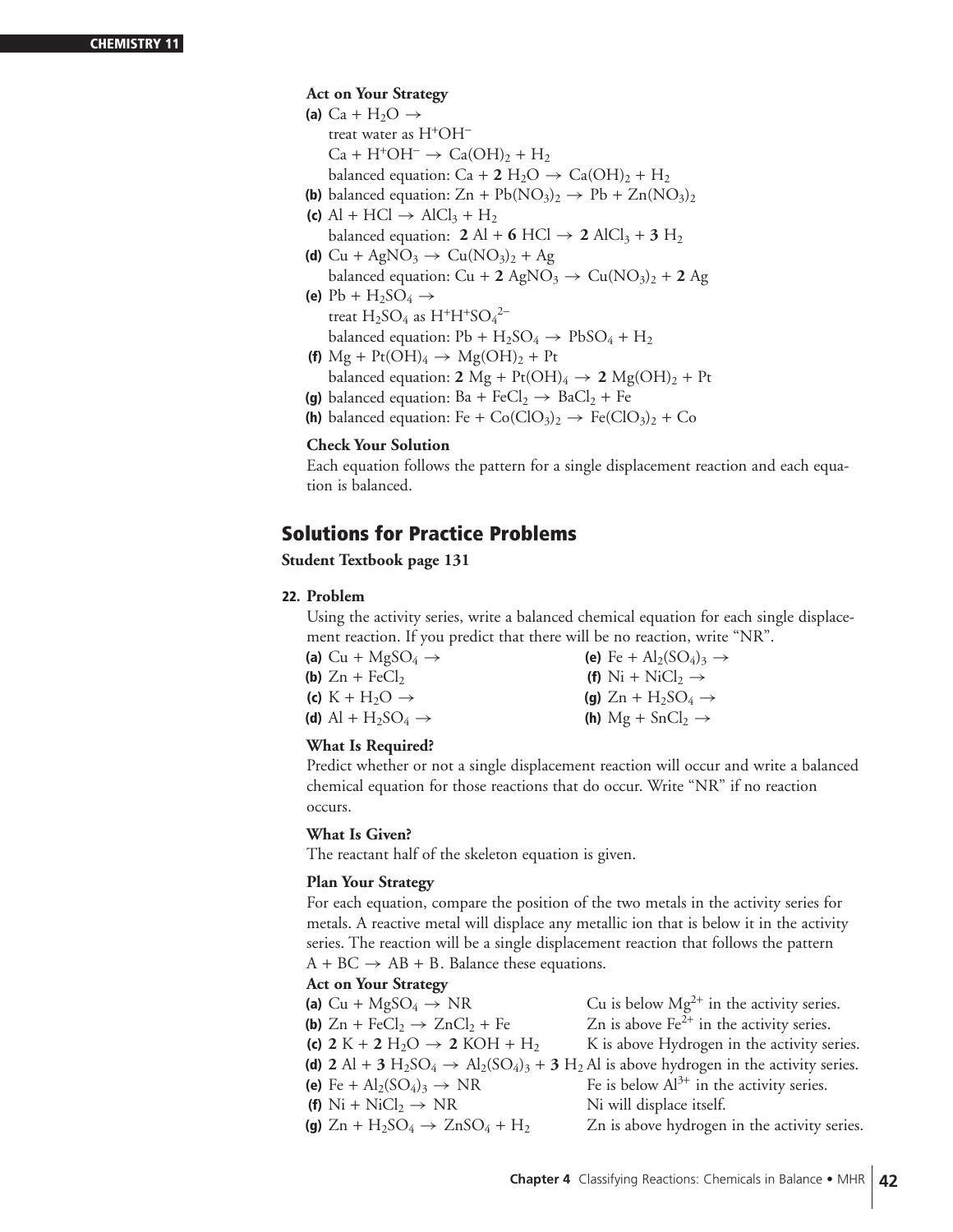Each equation follows the pattern for a single displacement reaction and each equation is balanced.

# **23. Problem**

Using the activity series for the halogens, write a balanced chemical equation for each single displacement reaction. If you predict that there will be no reaction, write "NR".

**(a)**  $\text{Br}_2 + \text{KCl} \rightarrow$  **(b)**  $\text{Cl}_2 + \text{NaI} \rightarrow$ 

# **What Is Required?**

Predict whether or not a single displacement reaction will occur and write a balanced chemical equation for those reactions that do occur. Write "NR" if no reaction occurs.

# **What Is Given?**

The reactant half of the skeleton equation is given.

# **Plan Your Strategy**

For each equation, compare the position of the two halogens in the activity series for halogens. A halogen will displace any halide that is below it in this activity series. The reaction will be a single displacement reaction that follows the pattern  $DE + F \rightarrow DF + E$ . Balance these equations.

# **Act on Your Strategy**

(a) Br<sub>2</sub> + KCl → NR<br>
(b) Cl<sub>2</sub> + 2 NaI → 2 NaCl + I<sub>2</sub> Gl<sub>2</sub> is above F<sup>-</sup> in the activity series.

 $Cl<sub>2</sub>$  is above F<sup>−</sup> in the activity series.

# **Check Your Solutions**

Each equation follows the pattern for a single displacement reaction and each equation is balanced.

# **24. Problem**

Using the appropriate activity series for the halogens, write a balanced chemical equation for each single displacement reaction. If you predict that there will be no reaction, write "NR".

| (a) $Pb + HCl \rightarrow$  | (d) $Ca + H2O \rightarrow$                            |
|-----------------------------|-------------------------------------------------------|
| (b) $KI + Br_2 \rightarrow$ | (e) $MgSO_4 + Zn \rightarrow$                         |
| (c) $KF + Cl_2 \rightarrow$ | (f) Ni + H <sub>2</sub> SO <sub>4</sub> $\rightarrow$ |

# **What Is Required?**

Predict whether or not a single displacement reaction will occur and write a balanced chemical equation for those reactions that do occur. Write "NR" if no reaction occurs.

# **What Is Given?**

The reactant half of the skeleton equation is given.

# **Plan Your Strategy**

For reactions involving metals, refer to the activity series for metals. A metal higher in this series will displace a metallic ion that is below it. For reactions involving the halogens, refer to the activity series for the halogens. A halogen higher in the series will displace a halide that is below it. Complete a balanced equation for any reaction that occurs following the appropriate pattern for the single displacement reaction.

# **Act on Your Strategy**

(a)  $Pb + 2$  HCl  $\rightarrow$   $PbCl_2 + H_2$  Pb is above hydrogen in the activity series.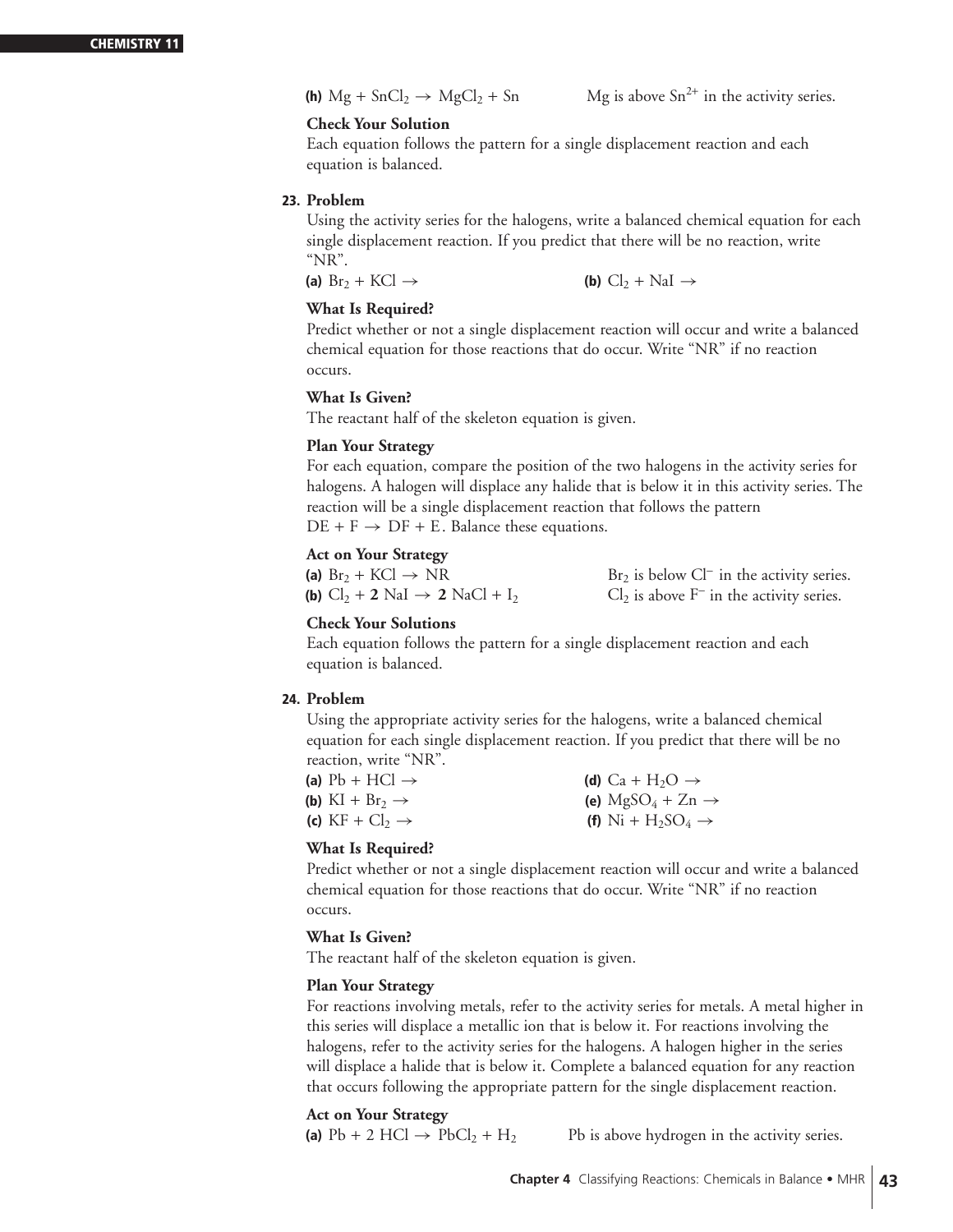**(b)** 2 KI + Br<sub>2</sub>  $\rightarrow$  2 KBr + I<sub>2</sub><br>**(c)** KF + Cl<sub>2</sub>  $\rightarrow$  NR

 $Br<sub>2</sub>$  is above  $I<sup>-</sup>$  in the activity series. (c) KF + Cl<sub>2</sub> → NR Cl<sub>2</sub> is below F<sup>−</sup> in the activity series.<br>
(d) Ca + 2 H<sub>2</sub>O Ca(OH)<sub>2</sub> + H<sub>2</sub> Ca is above hydrogen in the activity Ca is above hydrogen in the activity series. **(e)**  $MgSO_4 + Zn \rightarrow NR$ <br> **(f)**  $Ni + H_2SO_4 \rightarrow NiSO_4 + H_2$ <br> *Ni* is above hydrogen in the activity series. Ni is above hydrogen in the activity series.

#### **Check Your Solution**

Each equation follows the pattern for a single displacement reaction and each equation is balanced.

# **Solutions for Practice Problems**

**Student Textbook page 134**

# **25. Problem**

Write a balanced chemical equation for each double displacement reaction, Write "NR" if you predict that no reaction will occur. Note that  $K^+$ , Na<sup>+</sup>, and Li<sup>+</sup> ions form soluble compounds with all anions. All nitrate compounds are soluble. Sulfate compounds with  $Ca^{2+}$ ,  $Sr^{2+}$ ,  $Ba^{2+}$ ,  $Ra^{2+}$ , and  $Pb^{2+}$  are insoluble, but most other sulfate compounds are soluble. Lead(II) iodide is insoluble.

(a)  $Pb(NO_3)_{2(aq)} + KI_{(aq)} \rightarrow$ 

**(b)** FeCl<sub>3(aq)</sub> + Na<sub>2</sub>SO<sub>4(aq)</sub>  $\rightarrow$ 

- **(c)** NaNO<sub>3(aq)</sub> + MgSO<sub>4(aq)</sub>  $\rightarrow$
- **(d)** Ba( $NO_3$ )<sub>2(aq)</sub> + MgS $O_{4(aq)}$   $\rightarrow$

# **What Is Required?**

Predict whether or not a double displacement reaction will occur and write a balanced chemical equation for those reactions that do occur. Write "NR" if no reaction occurs.

# **What Is Given?**

The reactant half of the skeleton equation is given. Solubility information is given about certain compounds.

# **Plan Your Strategy**

"Deconstruct" the reactants, switch the cations, and "reconstruct" the products with the proper chemical formulas. The general pattern for a double displacement reaction is  $AB + CD \rightarrow CB + AD$ . Use the solubility information given in the question to determine if a precipitate forms. If a precipitate does form, balance the equation indicating which compounds are soluble (aq) and which are insoluble (s). If both products are soluble, write "NR".

# **Act on Your Strategy**

- 
- **(a)**  $Pb(NO_3)_{2(aq)} + KI_{(aq)} \rightarrow 2 KNO_{3(aq)} + PbI_{(s)}$ <br>**(b)**  $FeCl_{3(aq)} + Na_2SO_{4(aq)} \rightarrow NR$  (both products are soluble) **(b)** FeCl<sub>3(aq)</sub> + Na<sub>2</sub>SO<sub>4(aq)</sub>  $\rightarrow$  NR (both products are soluble)<br>**(c)** NaNO<sub>3(aq)</sub> + MgSO<sub>4(aq)</sub>  $\rightarrow$  NR (both products are soluble)
- **(c)**  $\text{NaNO}_{3(\text{aq})} + \text{MgSO}_{4(\text{aq})} \rightarrow \text{NR}$
- **(d)** Ba( $NO_3$ )<sub>2(aq)</sub> + MgS $O_{4(aq)} \rightarrow Mg(NO_3)_{2(aq)} + BaSO_{4(s)}$

# **Check Your Solution**

In the two cases where a reaction has occurred, the general pattern of a double displacement reaction is followed. The precipitates match the solubility information given in the question and the equations are balanced. These answers are correct.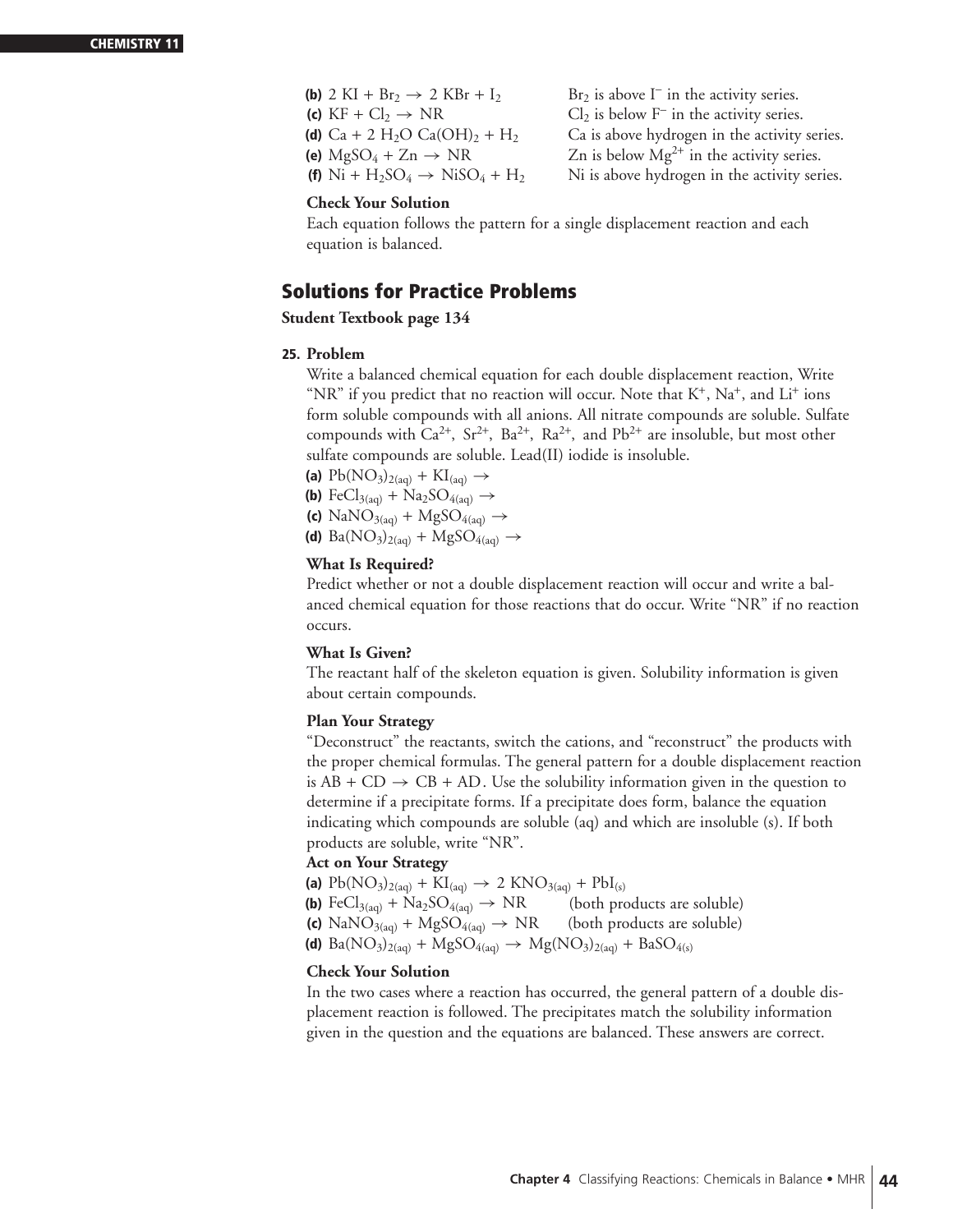# **Solutions for Practice Problems**

**Student Textbook page 135**

#### **26. Problem**

(a) When sodium sulfite,  $\text{Na}_2\text{SO}_{3(aq)}$ , is mixed with hydrogen chloride,  $\text{HCl}_{(aq)}$ (hydrochloric acid), the odour of sulfur dioxide gas,  $SO_{2(g)}$ , is detected. Write the balanced chemical equation for this reaction.

**(b)** Hydrogen sulfide,  $H_2S_{(aq)}$ , is a poisonous gas that has the odour of rotten eggs. When aqueous calcium sulfide,  $CaS<sub>(aq)</sub>$ , is reacted with sulfuric acid, a rotten egg smell is detected. Write the balanced chemical equation for this reaction.

#### **What Is Required?**

You must determine the products of the double displacement reaction that occurs and write the balanced chemical equation.

# **What Is Given?**

The names and formulas of the reactants and the name and formula of the gaseous product are given.

#### **Plan Your Strategy**

Complete the double displacement that you predict will occur between the given reactants. One of the products is unstable and decomposes into a gas and water. Rewrite the balanced equation to indicate these products.

#### **Act on Your Strategy**

**(a)**  $\text{Na}_2\text{SO}_{3(aq)} + \text{HCl}_{(aq)} \rightarrow \text{H}_2\text{SO}_{3(aq)} + \text{NaCl}_{(aq)}$  $H_2SO_{3(aq)} \rightarrow SO_{2(g)} + H2O_{(\ell)}$  $Na_2SO_{3(aq)} + 2 \text{ HCl}_{(aq)} \rightarrow SO_{2(g)} + H_2O_{(\ell)} + 2 \text{ NaCl}_{(aq)}$ **(b)**  $\text{CaS}_{\text{(aq)}} + \text{H}_2\text{SO}_{4\text{(aq)}}\text{H}_2\text{S}_{\text{(aq)}} \rightarrow +\text{CaSO}_{4\text{(s)}}$  (a precipitate forms)

# **Check Your Solution**

Both equations follow the general pattern for a double displacement reaction and the equations are balanced. These answers are correct.

# **27. Problem**

Write the balanced chemical equation for each neutralization reaction. (a)  $\text{HCl}_{(aq)} + \text{LiOH}_{(aq)} \rightarrow$ **(b)** HClO<sub>4(aq)</sub> + Ca(OH)<sub>2(aq)</sub>  $\rightarrow$ **(c)**  $H_2SO_{4(aq)} + NaOH \rightarrow$ 

# **What Is Required?**

You must determine the products of the double displacement reaction that occurs and write the balanced chemical equation.

# **What Is Given?**

The names and formulas of the reactants are given.

#### **Plan Your Strategy**

Complete the double displacement that you predict will occur between the given reactants. Follow the general pattern for double displacement reactions. One of the products is water. Write the balanced equation to indicate the products that form.

#### **Act on Your Strategy**

(a)  $\text{HCl}_{(aq)} + \text{LiOH}_{(aq)} \rightarrow \text{LiCl}_{(aq)} + \text{H}_2\text{O}_{(\ell)}$ **(b)** HClO<sub>4(aq)</sub> + Ca(OH)<sub>2(aq)</sub>  $\rightarrow$  Ca(ClO<sub>4</sub>)<sub>2(aq)</sub> + **2** H<sub>2</sub>O<sub>( $\ell$ )</sub>

**(c)**  $H_2SO_{4(aq)} + 2$  NaOH  $\rightarrow 2$  Na<sub>2</sub>SO<sub>4(aq)</sub> + 2  $H_2O_{(\ell)}$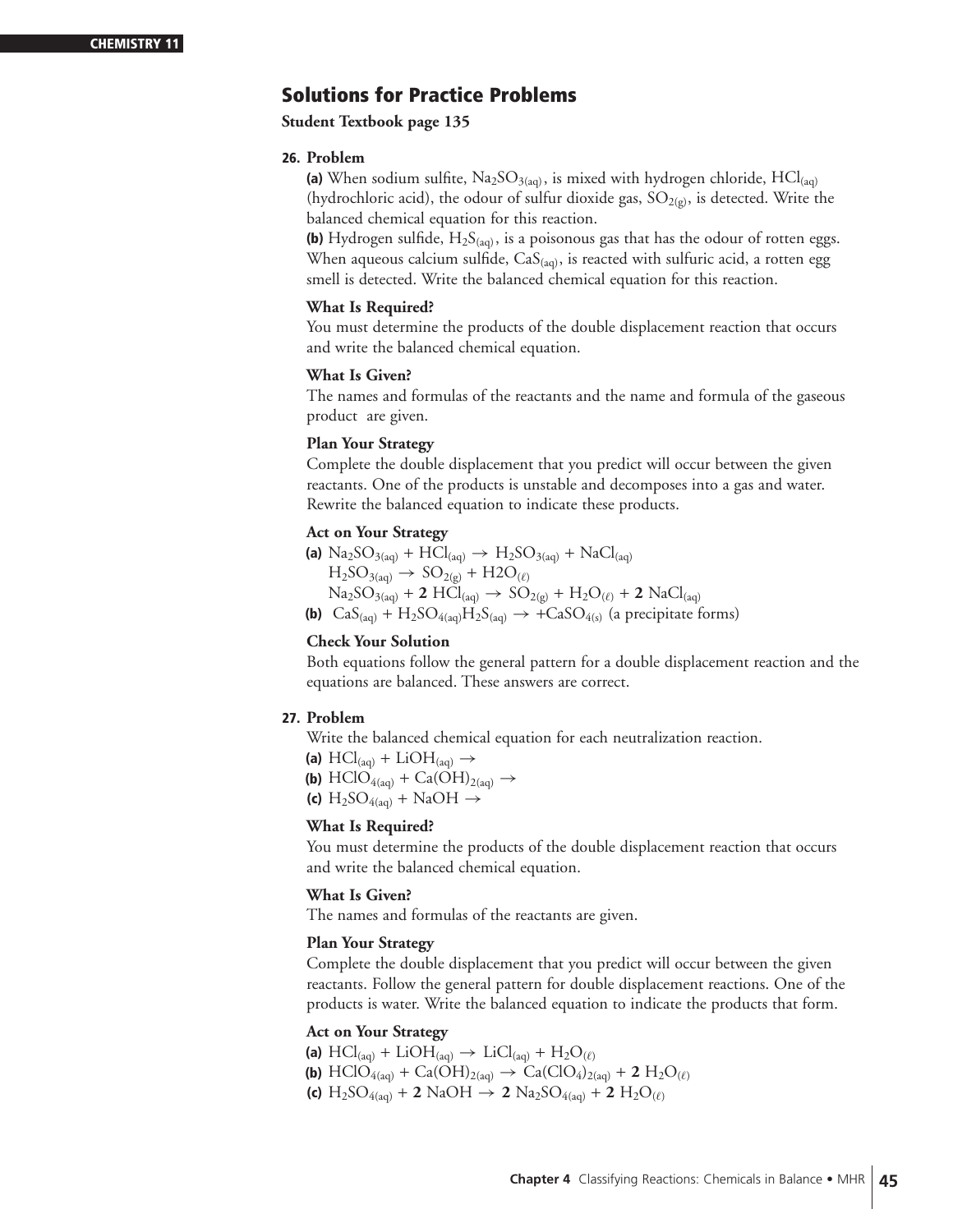The equations follow the general pattern for a double displacement reaction and the equations are balanced. These answers are correct.

# **28. Problem**

Write the balanced chemical equation for each double displacement reaction. Be sure to indicate the physical state of all products.

(a)  $BaCl<sub>2(aq)</sub> + Na<sub>2</sub>CrO<sub>4(aq)</sub>$  (a precipitate forms)

**(b)**  $H_3PO_{4(aq)} + NaOH_{(aq)}$  (water is produced)

(c)  $K_2CO_{3(aq)} + HNO_{3(aq)}$  (a gas is produced)

# **What Is Required?**

You must determine the products of the double displacement reaction that occurs and write the balanced chemical equation.

#### **What Is Given?**

The names and formulas of the reactants are given and information about one of the products is known.

# **Plan Your Strategy**

Complete the double displacement that you predict will occur between the given reactants. Follow the general pattern for double displacement reactions. Write the balanced equation to indicate the products that form using the information given about one of the products.

#### **Act on Your Strategy**

**(a)**  $BaCl_{2(aq)} + Na_2CrO_{4(aq)} \rightarrow 2 NaCl_{(aq)} + BaCrO_{4(s)}$ 

We know that NaCl is soluble and therefore the precipitate must be  $BaCrO<sub>4</sub>$ .

**(b)**  $H_3PO_{4(aq)} + 3$  NaO $H_{(aq)} \rightarrow Na_3PO_{4(aq)} + 3$   $H_2O_{(\ell)}$ 

**(c)**  $K_2CO_{3(aq)} + HNO_{3(aq)} \rightarrow 2 KNO_{3(aq)} + H_2O_{(\ell)} + CO_{2(g)}$ 

#### **Check Your Solution**

The equations follow the general pattern for a double displacement reaction and the equations are balanced. These answers are correct.

# **Solutions for Practice Problems**

# **Section 4.4**

**Student Textbook page 143**

# **29. Problem**

Uranium was the first element shown to be radioactive. Complete the following reaction representing the alpha decay of uranium-238.

$$
^{238}_{92}\text{U} \rightarrow + ^{4}_{2}\text{He}
$$

# **What Is Required?**

The nuclear equation must be balanced by finding the second product that forms.

# **What Is Given?**

The reactant nucleus, with its atomic number and mass number, is given. You also know that one of the products of the decay is an alpha particle.

# **Plan Your Strategy**

Apply the rules for balancing a nuclear reaction:

- the sum of the mass numbers on each side of the equation must be the equal
- the sum of the atomic numbers on each side of the equation must be equal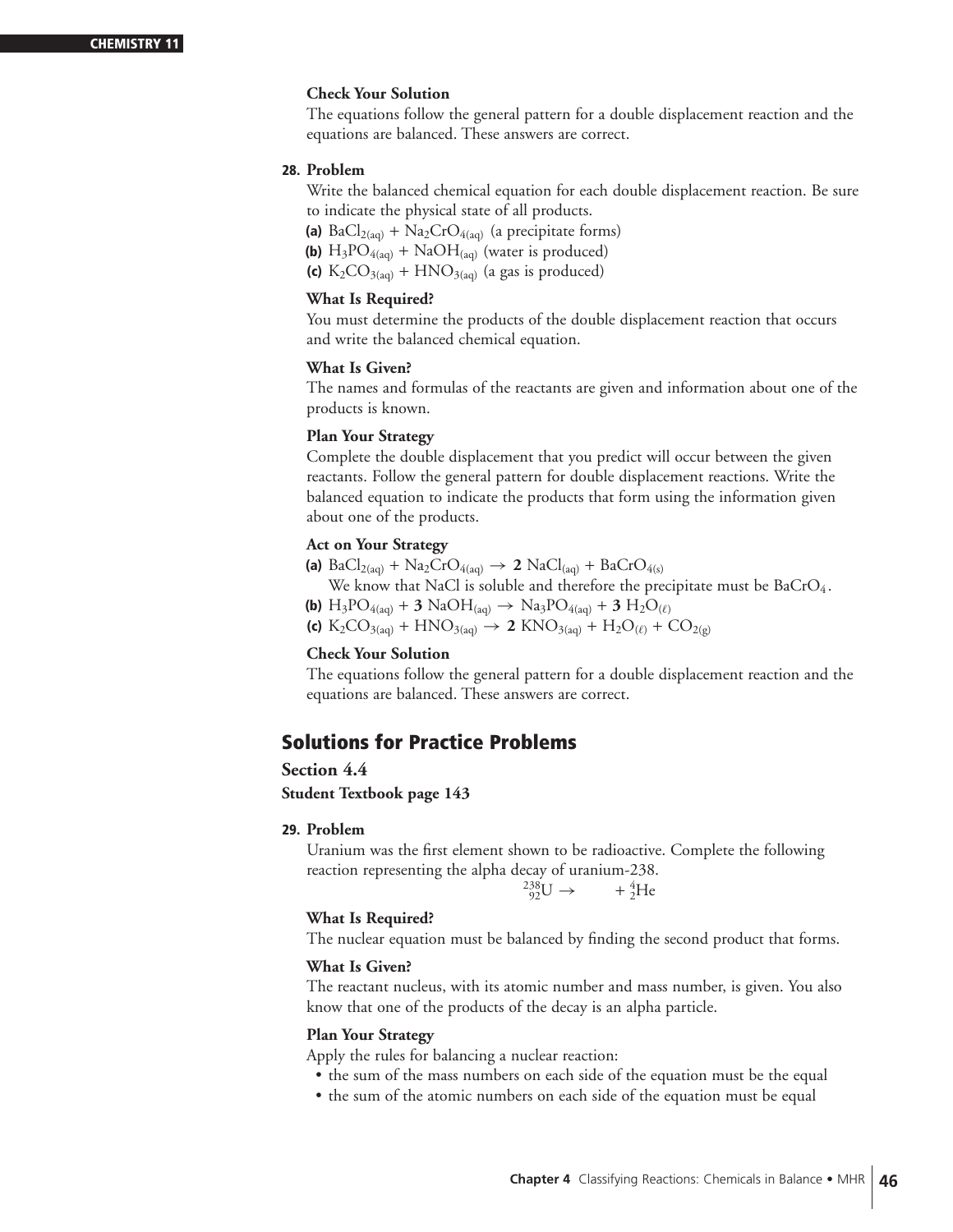Find the difference between the mass number(s) on the left and right sides of the equation. This is the mass number of the other product. Similarly, find the difference in the atomic number(s) on the left and right sides. This is the atomic number of the other product. Refer to the periodic table and find an element with this atomic number. This element will be the other product.

# **Act on Your Strategy**

difference in mass numbers on left and right side of equation =  $238 - 4 = 234$ difference in atomic numbers on left and right side of the equation =  $92 - 2 = 90$ The other product is the element of atomic number 90 which is thorium. The other product is  $^{234}_{90}$ Th. The complete equation will be: $^{238}_{92}U \rightarrow ^{234}_{90}Th + ^{4}_{2}He$ 

# **Check Your Solution**

The sum of the mass numbers is equal on both sides of the equation and the sum of the atomic numbers is equal on both sides of the equation. The equation is balanced.

# **30. Problem**

Radon-222, <sup>222</sup><sub>86</sub>Rn, is known to decay by alpha particle emission. Write a balanced nuclear equation and name the element produced in this decay process.

#### **What Is Required?**

The nuclear equation must be balanced by determining the second product that forms.

# **What Is Given?**

The reactant nucleus, with its atomic number and mass number, is given. You also know that one of the products of the decay is an alpha particle.

# **Plan Your Strategy**

Apply the rules for balancing a nuclear reaction:

- the sum of the mass numbers on each side of the equation must be the equal
- the sum of the atomic numbers on each side of the equation must be equal

Find the difference between the mass number(s) on the left and right sides of the equation. This is the mass number of the other product. Similarly, find the difference in the atomic number(s) on the left and right sides. This is the atomic number of the other product. Refer to the periodic table and find an element with this atomic number. This element will be the other product.

# **Act on Your Strategy**

$$
^{222}_{86} \text{Rn} \rightarrow ^{4}_{2} \text{He} + ?
$$

difference in mass numbers on left and right side of equation =  $222 - 4 = 218$ difference in atomic numbers on left and right side of the equation =  $86 - 2 = 84$ The other product will be  $^{218}_{84}$ Po. The equation will be  $^{222}_{86}$ Rn  $\rightarrow$   $^{4}_{2}$ He +  $^{218}_{84}$ Po

# **Check Your Solution**

The sum of the mass numbers is equal on both sides of the equation and the sum of the atomic numbers is equal on both sides of the equation. The equation is balanced.

# **31. Problem**

Plutonium-242 decays by emitting an alpha particle. Write balanced nuclear equation for this reaction.

#### **What Is Required?**

The nuclear equation must be balanced by determining the second product that forms.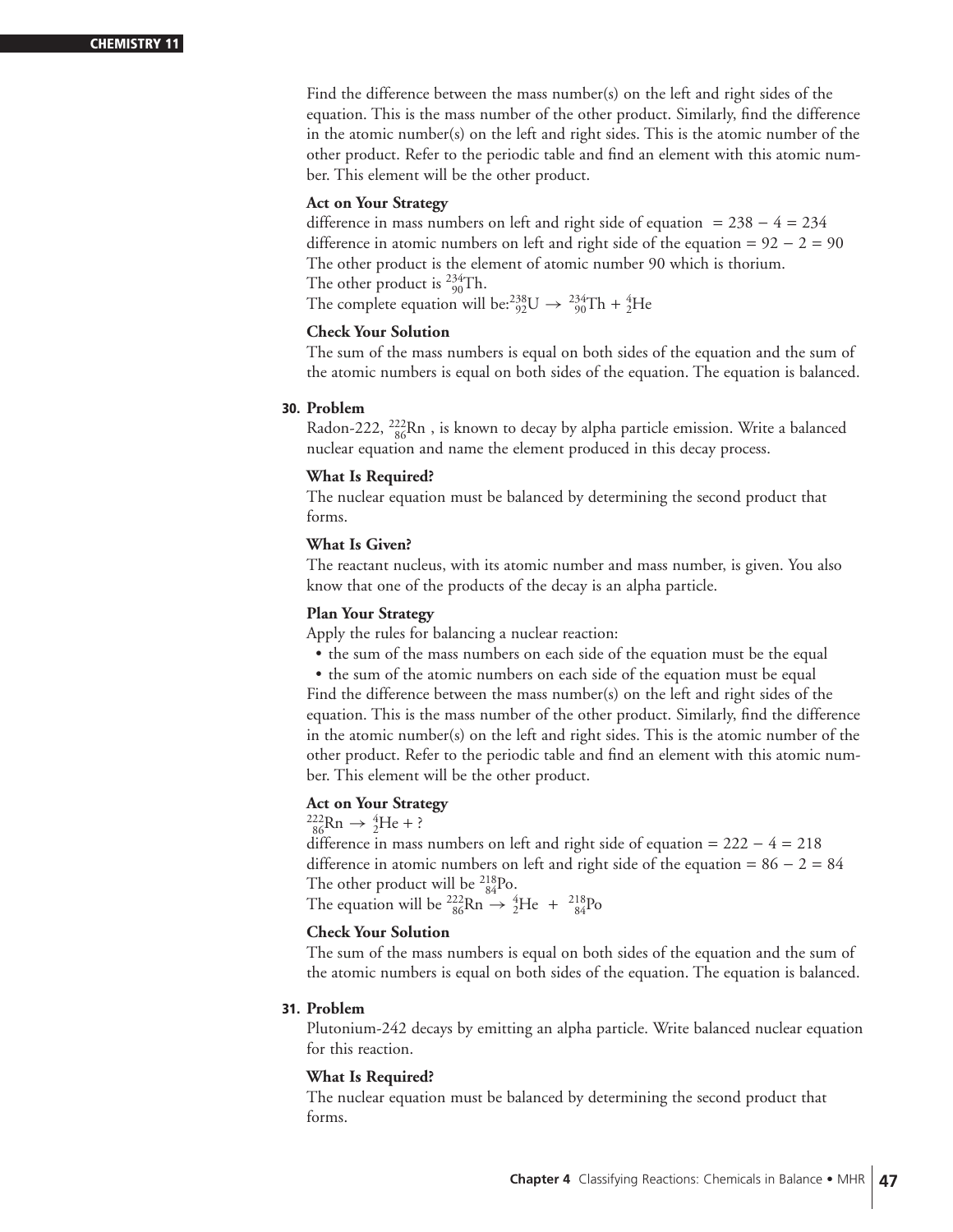# **What Is Given?**

The reactant nucleus, with its atomic number and mass number, is given. You also know that one of the products of the decay is an alpha particle.

# **Plan Your Strategy**

Apply the rules for balancing a nuclear reaction:

• the sum of the mass numbers on each side of the equation must be equal

• the sum of the atomic numbers on each side of the equation must be equal Find the difference between the mass number(s) on the left and right sides of the equation. This is the mass number of the other product. Similarly, find the difference in the atomic number(s) on the left and right sides. This is the atomic number of the other product. Refer to the periodic table and find an element with this atomic number. This element will be the other product.

# **Act on Your Strategy**

$$
^{242}_{94}Pu \to {}^{4}_{2}He + ?
$$

difference in mass numbers on left and right side of equation = 242 − 4 = 238 difference in atomic numbers on left and right side of the equation =  $94 - 2 = 92$ The other product is  $^{238}_{92}U$ .

The equation is  ${}^{242}_{94}Pu \rightarrow {}^{4}_{2}He + {}^{238}_{92}U$ 

# **Check Your Solution**

The sum of the mass numbers is equal on both sides of the equation and the sum of the atomic numbers is equal on both sides of the equation. The equation is balanced.

#### **32. Problem**

Neodymium-144, $^{144}_{60}$ Nd, decays by alpha particle emission. Write the balanced nuclear equation for this nuclear decay.

# **What Is Required?**

The nuclear equation must be balanced by determining the second product that forms.

# **What Is Given?**

The reactant nucleus, with its atomic number and mass number, is given. You also know that one of the products of the decay is an alpha particle.

# **Plan Your Strategy**

Apply the rules for balancing a nuclear reaction:

• the sum of the mass numbers on each side of the equation must be the equal

• the sum of the atomic numbers on each side of the equation must be equal Find the difference between the mass number(s) on the left and right sides of the equation. This is the mass number of the other product. Similarly, find the difference in the atomic number(s) on the left and right sides. This is the atomic number of the other product. Refer to the periodic table and find an element with this atomic number. This element will be the other product.

# **Act on Your Strategy**

 $^{144}_{60}Nd \rightarrow ^{4}_{2}He + ?$ 

difference in mass numbers on left and right side of equation =  $144 - 4 = 140$ difference in atomic numbers on left and right side of the equation =  $60 - 2 = 58$ The other product is  $^{140}_{58}$ Ce.

The equation is  ${}^{144}_{60}Nd \rightarrow {}^{4}_{2}He + {}^{140}_{58}Ce$ 

# **Check Your Solution**

The sum of the mass numbers is equal on both sides of the equation and the sum of the atomic numbers is equal on both sides of the equation. The equation is balanced.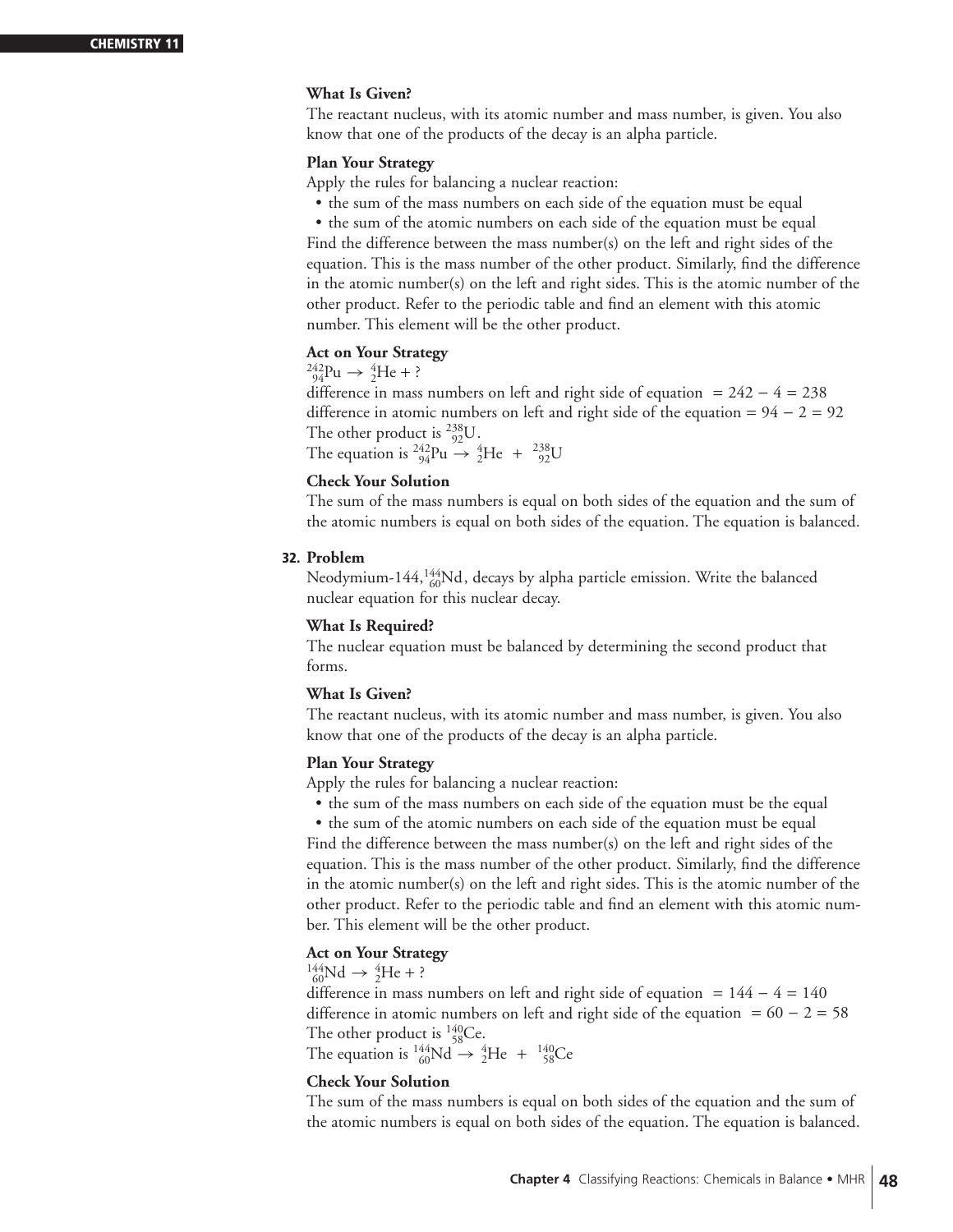# **Solutions for Practice Problems**

**Student Textbook page 144**

# **33. Problem**

Write the balanced nuclear equation for the radioactive decay of potassium-40 by emission of a *β* particle.

# **What Is Required?**

You must write a balanced nuclear equation for the decay of K-40.

# **What Is Given?**

You know that one of the products is a  $\beta$  particle or an electron. The mass number of potassium is 40 and its atomic number, as found on the periodic table, is 19.

# **Plan Your Strategy**

Apply the rules for balancing a nuclear reaction:

• the sum of the mass numbers on each side of the equation must be the equal

• the sum of the atomic numbers on each side of the equation must be equal Find the difference between the mass number(s) on the left and right sides of the equation. This is the mass number of the other product. Similarly, find the difference in the atomic number(s) on the left and right sides. This is the atomic number of the other product. Refer to the periodic table and find an element with this atomic number. This element will be the other product.

# **Act on Your Strategy**

 ${}^{40}_{19}$ K  $\rightarrow {}^{0}_{-1}e + ?$ 

difference in mass numbers on left and right side of equation =  $40 - 0 = 40$ difference in atomic numbers on left and right side of the equation=  $19 - (-1) = 20$ The other product is  ${}^{40}_{20}Ca$ . The equation is  ${}^{40}_{19}K \rightarrow {}^{0}_{-1}e + {}^{40}_{20}Ca$ 

# **Check Your Solution**

The sum of the mass numbers is equal on both sides of the equation and the sum of the atomic numbers is equal on both sides of the equation. The equation is balanced.

# **34. Problem**

What radioisotope decays by  $\beta$  particle emission to form  $_{21}^{47}$ Sc?

# **What Is Required?**

You must write a balanced nuclear equation to show the nucleus that decays to Sc-47 and a *β* particle.

# **What Is Given?**

Scandium-47 is one product and the other is a  $\beta$  particle or an electron. The mass number and the atomic number of Sc are given.

# **Plan Your Strategy**

- Apply the rules for balancing a nuclear reaction:
	- the sum of the mass numbers on each side of the equation must be the equal

• the sum of the atomic numbers on each side of the equation must be equal Find the sum of the mass numbers and the atomic numbers on the right side. These totals must equal the mass number and atomic number of the nucleus that is unknown. Refer to the periodic table and find an element with this atomic number. This element will be the reactant nucleus.

# **Act on Your Strategy**

 $\frac{1}{2} \rightarrow \frac{0}{-1}e + \frac{47}{21}Sc$ 

The sum of the mass numbers on the right  $= 47$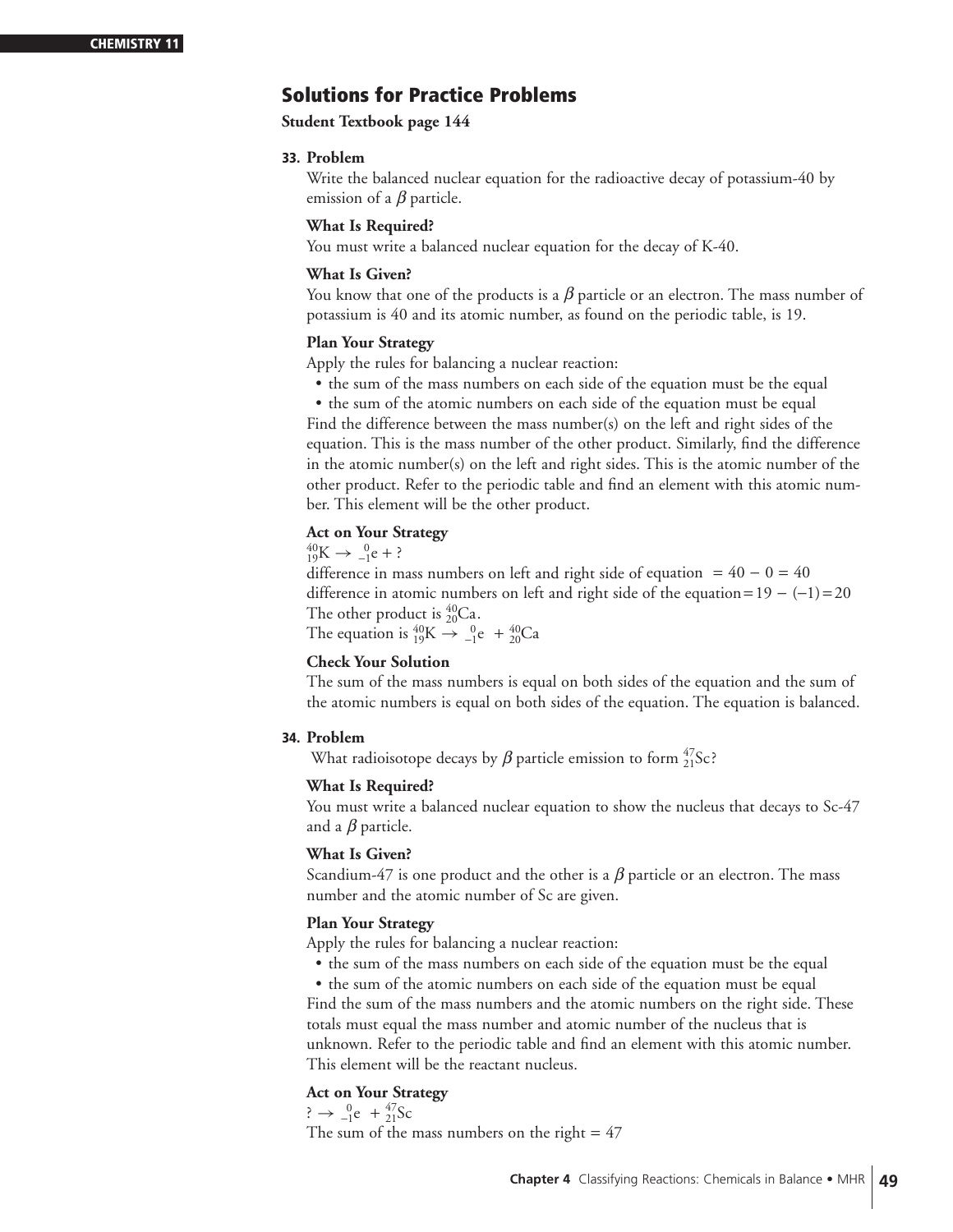The sum of the atomic numbers on the right  $21 + (-1) = 20$ The other product is  ${}^{47}_{20}$ Ca. The equation is  ${}_{20}^{47}Ca \rightarrow {}_{-1}^{0}e + {}_{21}^{47}Sc$ 

# **Check Your Solution**

The sum of the mass numbers is equal on both sides of the equation and the sum of the atomic numbers is equal on both sides of the equation. The equation is balanced.

# **35. Problem**

Complete the following nuclear equation:  $^{73}_{31}Ga \rightarrow ^{0}_{-1}e +$ 

# **What Is Required?**

You must write a balanced nuclear equation for the decay of Ga-73.

#### **What Is Given?**

You know that one of the products is a  $\beta$  particle or an electron. The mass number and atomic number of Ga are also given.

#### **Plan Your Strategy**

Apply the rules for balancing a nuclear reaction:

• the sum of the mass numbers on each side of the equation must be the equal

• the sum of the atomic numbers on each side of the equation must be equal Find the difference between the mass number(s) on the left and right sides of the equation. This is the mass number of the other product. Similarly, find the difference in the atomic number(s) on the left and right sides. This is the atomic number of the other product. Refer to the periodic table and find an element with this atomic number. This element will be the other product.

# **Act on Your Strategy**

 $^{73}_{31}Ga \rightarrow ^{0}_{-1}e + ?$ 

difference in mass numbers on left and right side of equation =  $73 - 0 = 73$ difference in atomic numbers on left and right side of the equation=  $31 - (-1) = 32$ The other product is  $^{73}_{32}$ Ge. The equation is  ${}^{73}_{31}Ga \rightarrow {}^{0}_{-1}e + {}^{73}_{32}Ge$ 

# **Check Your Solution**

The sum of the mass numbers is equal on both sides of the equation and the sum of the atomic numbers is equal on both sides of the equation. The equation is balanced.

# **Solutions for Practice Problems**

**Student Textbook page 147**

#### **36. Problem**

Astatine can be produced by the bombardment of a certain atom with alpha particles, as follows:

Identify the atom.

$$
+_{2}^{4}\text{He} \rightarrow {}_{85}^{211}\text{At} + 2 {}_{0}^{1}\text{n}
$$

# **What Is Required?**

You must balance this nuclear equation by finding the identity of the missing reactant nucleus.

#### **What Is Given?**

You know the identity, mass number and atomic number of all of the other atomic species.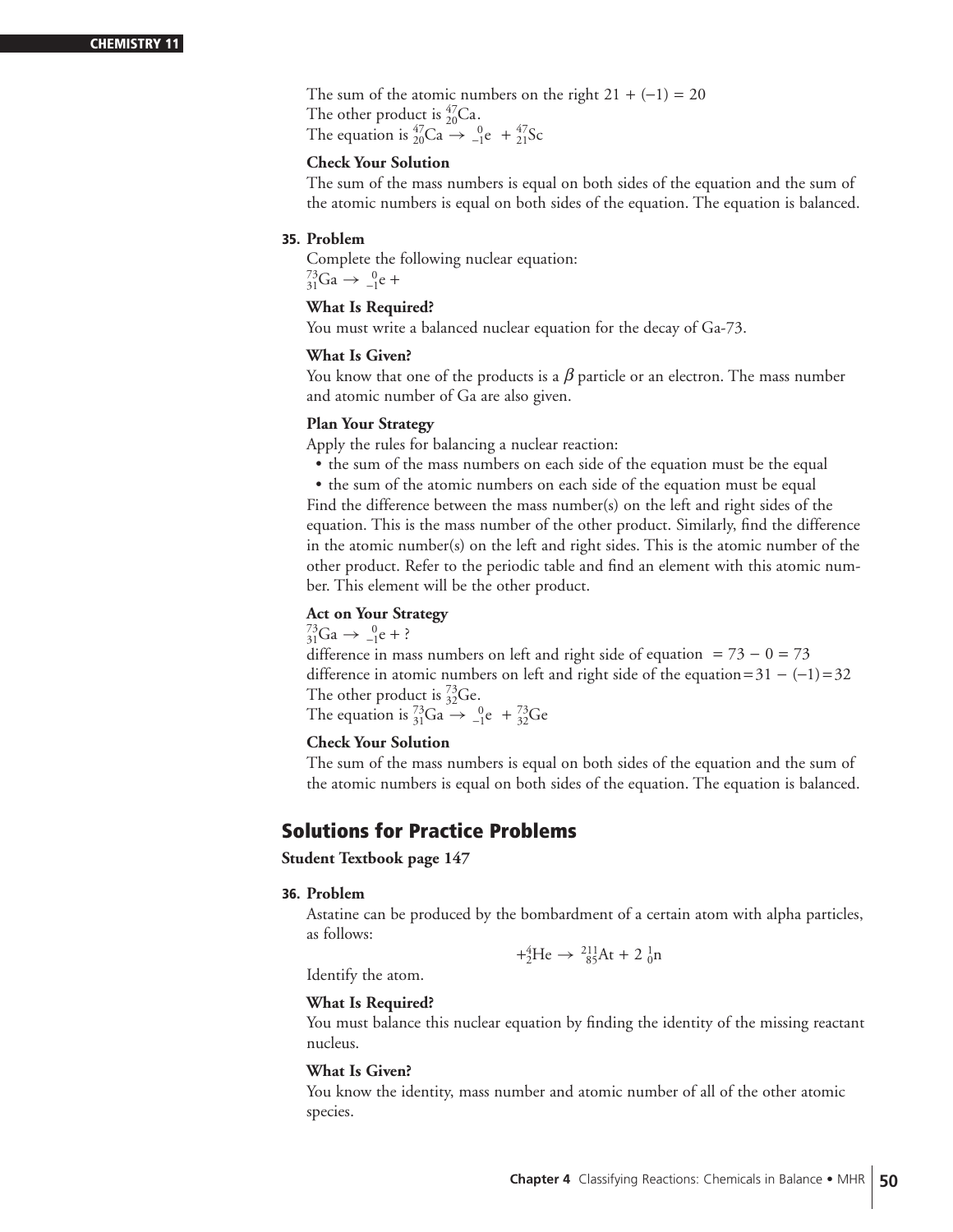# **Plan Your Strategy**

Apply the rules for balancing a nuclear reaction:

• the sum of the mass numbers on each side of the equation must be the equal

• the sum of the atomic numbers on each side of the equation must be equal Find the difference between the mass number(s) on the left and right sides of the equation. This is the mass number of the other product. Similarly, find the difference in the atomic number(s) on the left and right sides. This is the atomic number of the other product. Refer to the periodic table and find an element with this atomic number. This element will be the other reactant.

# **Act on Your Strategy**

difference in mass numbers on left and right side of equation =  $(211 + 2) - 4 = 209$ difference in atomic numbers on left and right side of the equation=(85+0)−2=83 The other reactant nucleus is  $^{209}_{83}$ Bi.

The equation is  ${}^{209}_{83}$ Bi +  ${}^{4}_{2}$ He  $\rightarrow {}^{211}_{85}$ At + 2  ${}^{1}_{0}$ n

# **Check Your Solution**

The sum of the mass numbers is equal on both sides of the equation and the sum of the atomic numbers is equal on both sides of the equation. The equation is balanced.

#### **37. Problem**

Balance the following equation by adding a coefficient.  $^{252}_{96}Cf + ^{10}_{5}B \rightarrow ^{257}_{101}Md + ^{1}_{0}$  $\frac{1}{0}n$ 

# **What Is Required?**

You must balance this nuclear equation by finding the missing coefficient in front of the  $\frac{1}{0}$ n.

#### **What Is Given?**

You know the identity, mass number and atomic number of all of the other atomic species.

# **Plan Your Strategy**

Apply the rules for balancing a nuclear reaction:

- the sum of the mass numbers on each side of the equation must be the equal
- the sum of the atomic numbers on each side of the equation must be equal

Find the difference between the mass number(s) (excluding the neutron) on the left and right sides of the equation. This difference corresponds to the total mass number of the neutrons. Since each neutron has a mass number of 1, this difference in mass numbers is also the number of neutrons.

# **Act on Your Strategy**

difference in mass numbers on left and right side of equation=(252+10)−257=5 There must be 5  $\frac{1}{0}$ n.

The equation is <sup>252</sup>Cf + <sup>10</sup><sub>5</sub>B  $\rightarrow$  <sup>257</sup><sub>101</sub>Md + **5**<sup>-1</sup><sub>0</sub>n

# **Check Your Solution**

The sum of the mass numbers is equal on both sides of the equation and the sum of the atomic numbers is equal on both sides of the equation. The equation is balanced.

#### **38. Problem**

How many neutrons are produced when U-238 is bombarded with C-12 nuclei in a particle accelerator? Balance the following equation:

> $^{238}_{92}U + ^{12}_{6}C \rightarrow ^{246}_{98}Cf + ^{1}_{0}$  $\frac{1}{0}n$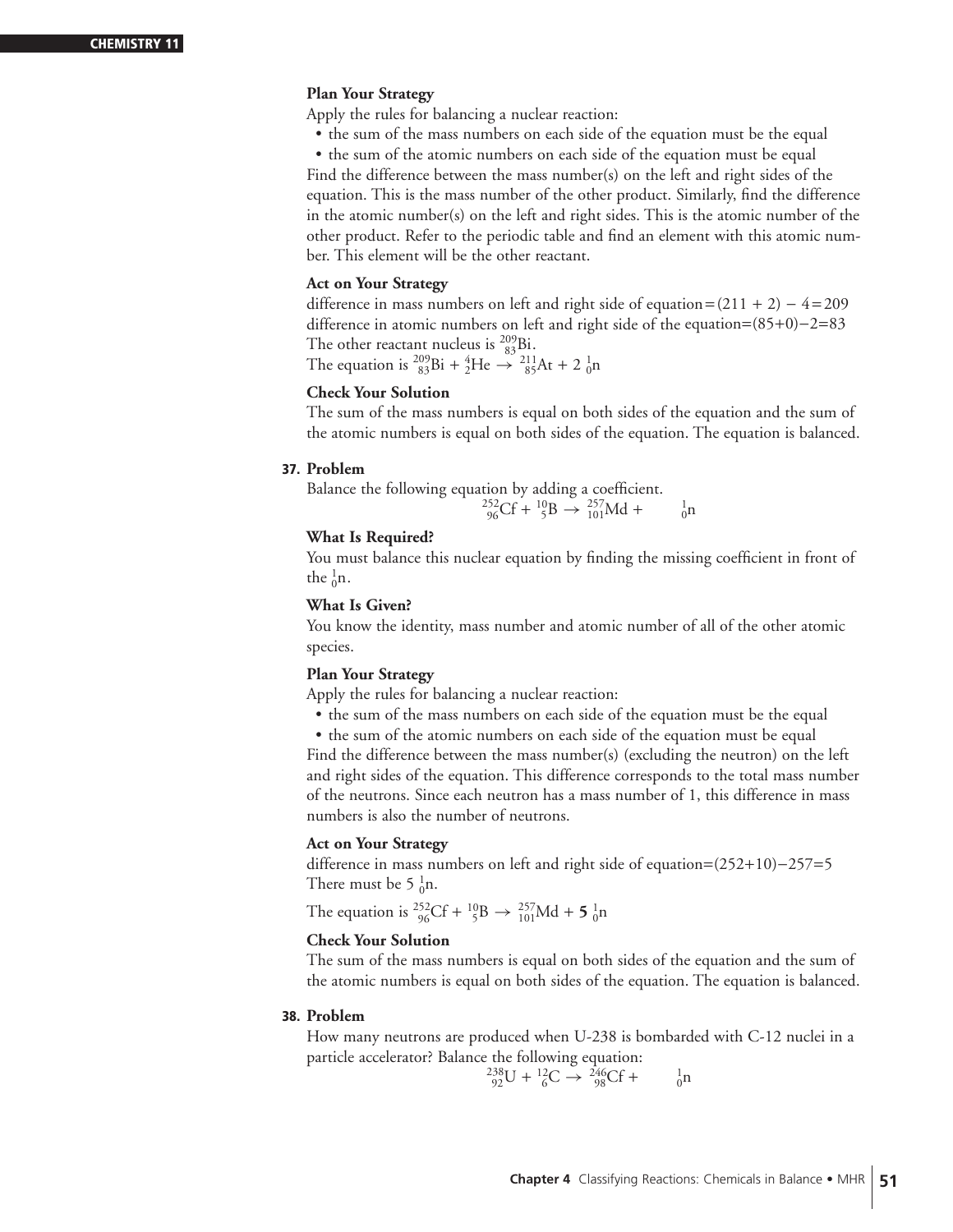# **What Is Required?**

You must balance this nuclear equation by finding the missing coefficient in front of the  $\frac{1}{0}n$ .

# **What Is Given?**

You know the identity, mass number and atomic number of all of the other atomic species.

# **Plan Your Strategy**

Apply the rules for balancing a nuclear reaction:

• the sum of the mass numbers on each side of the equation must be the equal

• the sum of the atomic numbers on each side of the equation must be equal Find the difference between the mass number(s) (excluding the neutron) on the left and right sides of the equation. This difference corresponds to the total mass number of the neutrons. Since each neutron has a mass number of 1, this difference in mass numbers is also the number of neutrons.

# **Act on Your Strategy**

difference in mass numbers on left and right side of equation=(238+12)−246=4 There must be  $4 \frac{1}{0}n$ .

The equation is  ${}^{238}_{92}U + {}^{12}_{6}C \rightarrow {}^{246}_{98}Cf + 4 {}^{1}_{0}n$ 

# **Check Your Solution**

The sum of the mass numbers is equal on both sides of the equation and the sum of the atomic numbers is equal on both sides of the equation. The equation is balanced.

# **39. Problem**

Aluminum-27, when it collides with a certain nucleus, transforms into phosphorus-30 along with a neutron. Write a balanced nuclear equation for this reaction.

# **What Is Required?**

You must determine the reactant nucleus and write the balanced nuclear equation.

# **What Is Given?**

One reactant nucleus is Al-27. The products are a neutron and a P-30 nucleus. The atomic numbers of aluminum and of phosphorus can be found on the periodic table.

# **Plan Your Strategy**

Apply the rules for balancing a nuclear reaction:

• the sum of the mass numbers on each side of the equation must be the equal

• the sum of the atomic numbers on each side of the equation must be equal Find the difference between the mass number(s) on the left and right sides of the equation. This is the mass number of the other product. Similarly, find the difference in the atomic number(s) on the left and right sides. This is the atomic number of the other product. Refer to the periodic table and find an element with this atomic number. This element will be the other reactant.

# **Act on Your Strategy**

 $^{27}_{13}Al + ? \rightarrow ^{30}_{15}P + ^{1}_{0}n$ 

difference in mass numbers on left and right side of equation  $(30 + 1) - 27 = 4$ difference in atomic numbers on left and right side of the equation=(15)−(13)=2 The other reactant nucleus is  ${}^{4}_{2}$ He.

The equation is  ${}^{27}_{13}\text{Al} + {}^{4}_{2}\text{He} \rightarrow {}^{30}_{15}\text{P} + {}^{1}_{0}\text{n}$